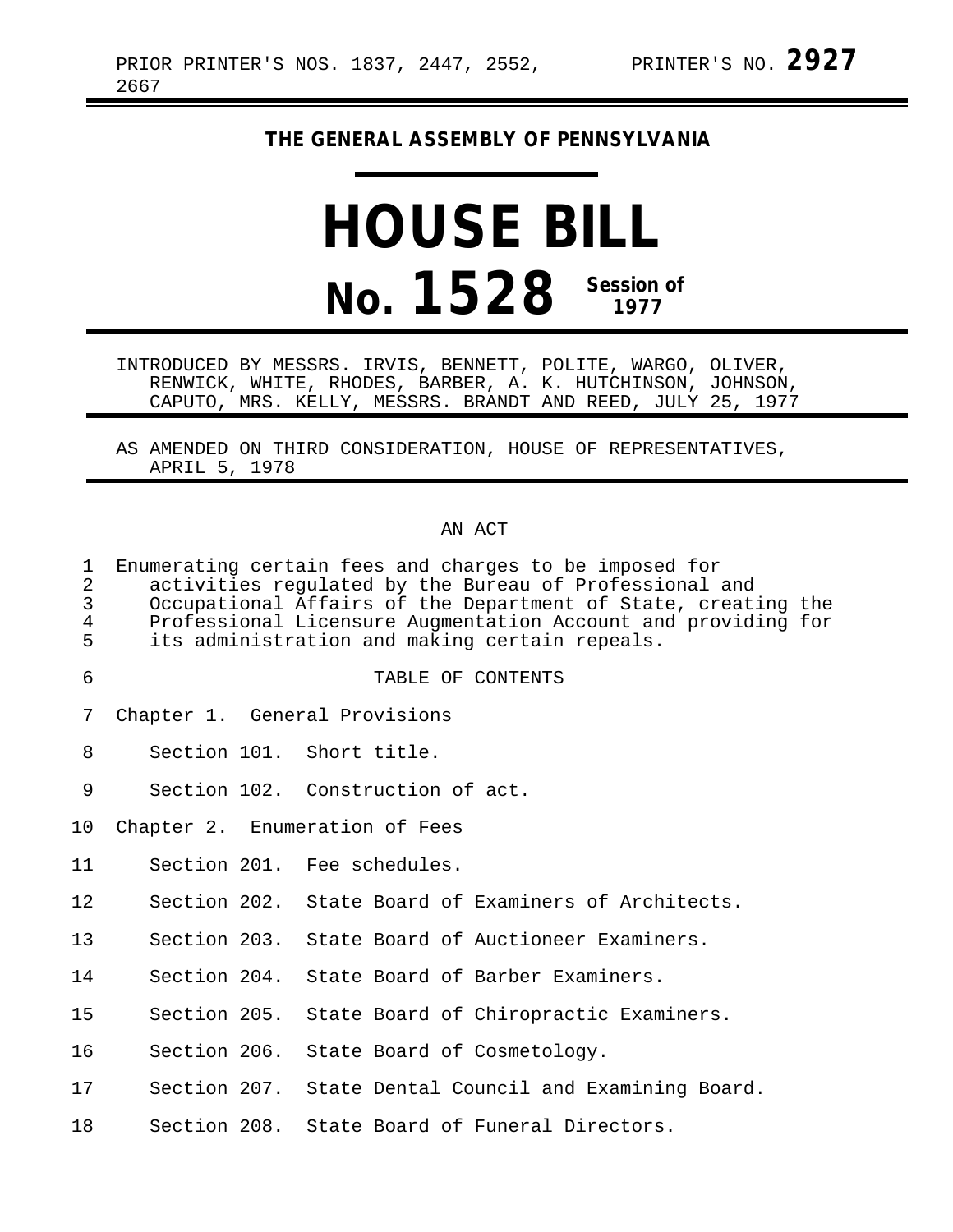| $\mathbf 1$ |              | Section 209. State Board of Landscape Architects.            |   |
|-------------|--------------|--------------------------------------------------------------|---|
| 2           |              | Section 210. State Board of Medical Education and Licensure. |   |
| 3           |              | Section 211. State Board of Motor Vehicle Salesmen.          |   |
| 4           | Section 212. | State Board of Nurse Examiners.                              |   |
| 5           |              | Section 213. State Board of Examiners of Nursing Home        |   |
| 6           |              | Administrators.                                              |   |
| 7           | Section 214. | State Board of Optometrical Examiners.                       |   |
| 8           |              | Section 215. State Board of Osteopathic Examiners.           |   |
| 9           | Section 216. | State Board of Pharmacy.                                     |   |
| 10          |              | Section 217. State Board of Physical Therapy Examiners.      |   |
| 11          | Section 218. | State Board of Podiatry Examiners.                           |   |
| 12          | Section 219. | State Registration Board for Professional                    |   |
| 13          |              | Engineers.                                                   |   |
| 14          | Section 220. | State Board of Examiners of Public Accountants.              |   |
| 15          | Section 221. | State Board of Psychologist Examiners.                       |   |
| 16          | Section 222. | State Real Estate Commission.                                |   |
| 17          |              | Section 223. State Board of Veterinary Medical Examiners.    |   |
| 18          |              | Section 224. Collection.                                     |   |
| 19          |              | Section 225. Late renewal.                                   |   |
| 20          |              | Section 226. Duplicate license.                              |   |
| 21          |              | Section 227. Duplicate certificate.                          |   |
| 22          |              | Chapter 3. Disposition of Funds                              |   |
| 23          |              | Section 301. Professional Licensure Augmentation Account.    |   |
| 24          | Section 302. | Appropriations from account.                                 |   |
| 25          | Section 303. | Budget preparation.                                          |   |
| 26          | Section 304. | Savings provision.                                           |   |
| 27          |              | Section 305. Transitional provisions.                        |   |
| 28          |              | CHAPTER 4. REVIEW OF BOARDS AND COMMISSIONS.                 | < |
| 29          | SECTION 401. | TERMINATION OF BOARDS, COMMISSIONS OF THE                    |   |
| 30          |              | BUREAU OF PROFESSIONAL AND OCCUPATIONAL                      |   |
|             |              |                                                              |   |

19770H1528B2927 - 2 -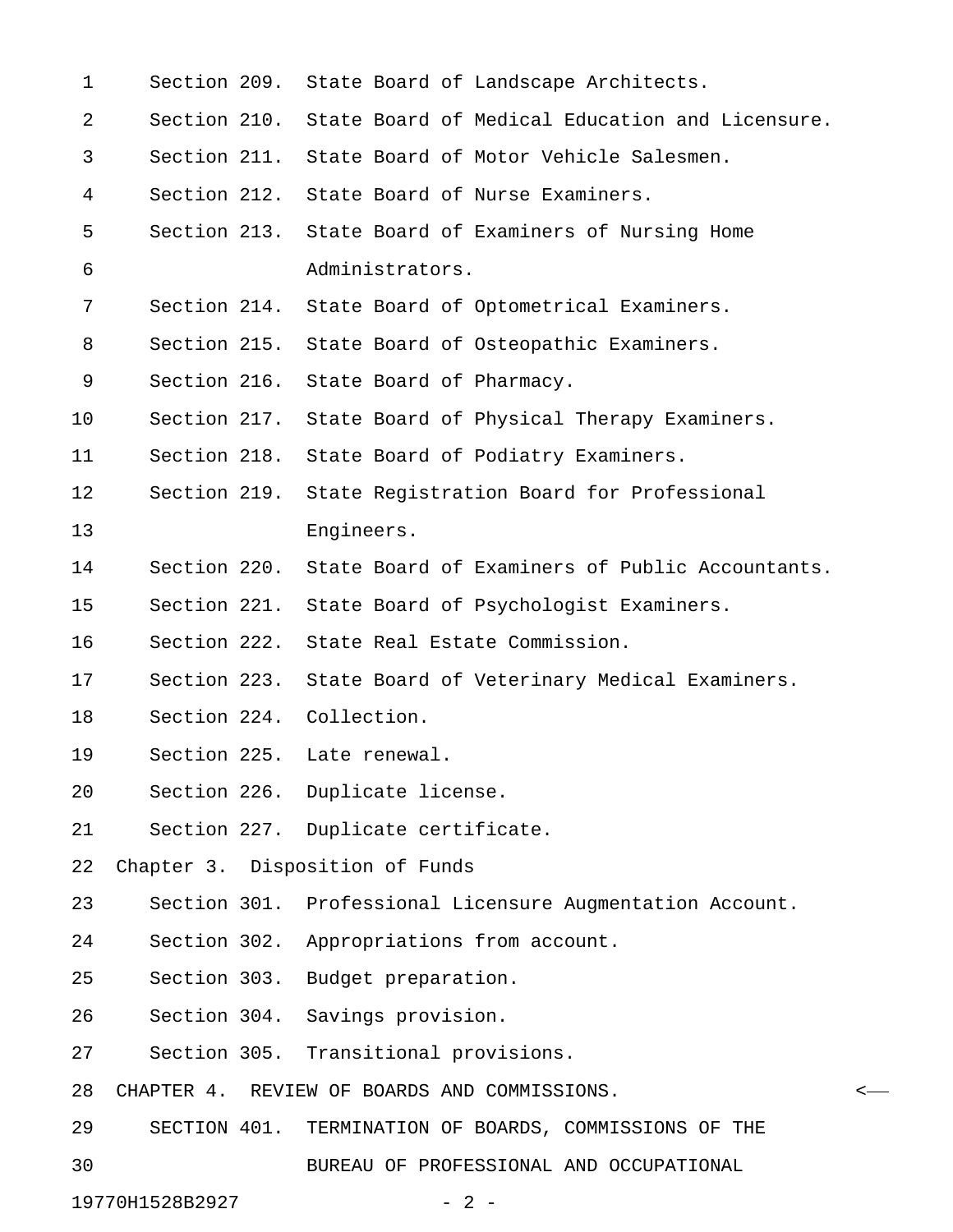| $\mathbf 1$ | AFFAIRS.                                                                 |                  |
|-------------|--------------------------------------------------------------------------|------------------|
| 2           | SECTION 402. TERMS OF OFFICE FOR MEMBERS OF BOARDS,                      |                  |
| 3           | COUNCILS, COMMISSIONS AND AGENCIES.                                      |                  |
| 4           | SECTION 403. TRANSITIONAL TERMINATION PROVISIONS.                        |                  |
| 5           | SECTION 404. CONTINUATION OR REESTABLISHMENT OF BOARDS,                  |                  |
| 6           | COUNCILS, COMMISSIONS AND AGENCIES.                                      |                  |
| 7           | Chapter $4.5.$ Repeals                                                   |                  |
| 8           | Section 401. 501. Specific repeals.                                      |                  |
| 9           | Section 402. 502. General repeal.                                        |                  |
| 10          | Chapter 5. 6. Miscellaneous Provisions                                   |                  |
| 11          | Section 501. 601 Savings clause.                                         | $\longleftarrow$ |
| 12          | Section 502. 602. Effective date.                                        | $\longleftarrow$ |
| 13          | The General Assembly of the Commonwealth of Pennsylvania                 |                  |
| 14          | hereby enacts as follows:                                                |                  |
| 15          | CHAPTER 1                                                                |                  |
| 16          | GENERAL PROVISIONS                                                       |                  |
| 17          | Section 101. Short title.                                                |                  |
| 18          | This act shall be known and may be cited as the "Bureau of               |                  |
|             | 19 Professional and Occupational Affairs Fee Act."                       |                  |
| 20          | Section 102. Construction of act.                                        |                  |
| 21          | This act contains an enumeration of certain fees charged by              |                  |
| 22          | various boards and commissions within the Bureau of Professional         |                  |
| 23          | and Occupational Affairs. Some of the fees contained herein              |                  |
| 24          | represent increases or decreases from existing charges while             |                  |
| 25          | others represent the current fees in effect on the effective             |                  |
| 26          | date of this act. It is the intent of the General Assembly, and          |                  |
| 27          | this act shall be so construed, that the fees herein set forth           |                  |
| 28          | shall be those charged by the various agencies on the effective          |                  |
| 29          | date of this act <del>; however, nothing contained herein shall be</del> |                  |
| 30          | construed to limit any agency's authority to change these fees           |                  |
|             | 19770H1528B2927<br>$-3 -$                                                |                  |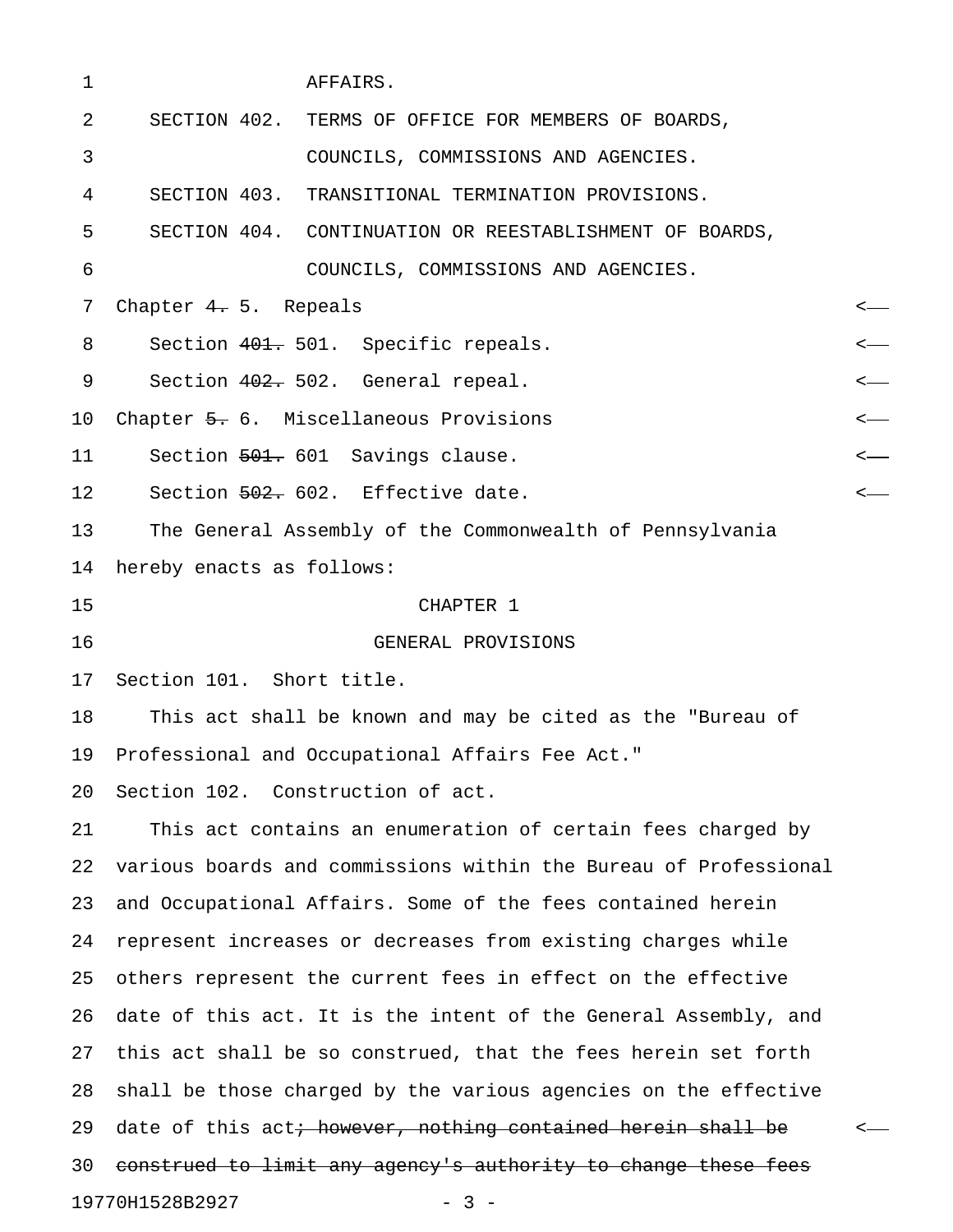1 or set new fees if such agency has been granted such authority 2 prior or subsequent to the passage of this act. Further, the 3 fact that a particular fee currently in effect is not enumerated 4 in this act shall not effect the validity of such fee. 5 CHAPTER 2 6 ENUMERATION OF FEES 7 Section 201. Fee schedules. 8 The fees for the following activities regulated by the boards 9 and commissions within the Bureau of Professional and 10 Occupational Affairs of the Department of State shall be as 11 specified in this chapter until such time as they are changed by 12 law or by the appropriate agency authorized to make such 13 changes. 14 Section 202. State Board of Examiners of Architects. 15 Activity Fee 16 (1) Examination or certificate of qualifications 17 and registration fee - architect........... \$ 50.00 18 (2) Examination fee to change from "registered 19 by exemption" to "registered by examination" 20 - Senior Certificate National Council of 21 Architectural Registration Boards.......... 10.00 22 (3) Biennial renewal license fee - architect... 25.00 23 (4) Renewal of architect license within one 24 year of expiration......................... 10.00 25 (5) Issuance of new certificate after six month 26 period following revocation of certificate 27 of qualification to practice architecture.. 20.00 28 (plus costs 29 of revocation 30 expenses of

19770H1528B2927 - 4 -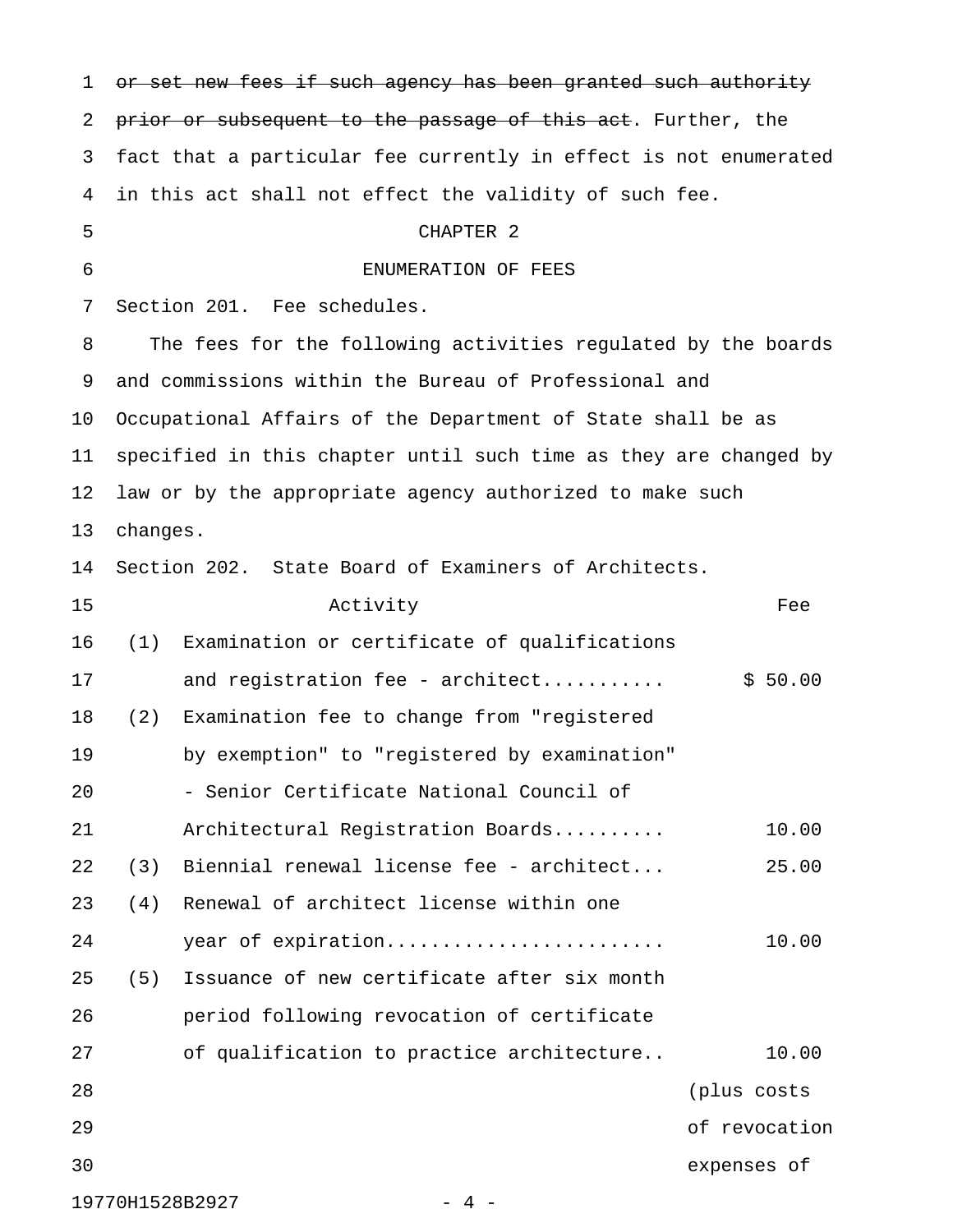| 1  |      |                                                   | board)  |  |
|----|------|---------------------------------------------------|---------|--|
| 2  |      | Section 203. State Board of Auctioneer Examiners. |         |  |
| 3  |      | Activity                                          | Fee     |  |
| 4  | (1)  | Examination fee for auctioneer's license          | \$25.00 |  |
| 5  | (2)  | Issuance of certificate of biennial regis-        |         |  |
| 6  |      | tration - auctioneer                              | 50.00   |  |
| 7  | (3)  | Examination for apprentice auctioneer's           |         |  |
| 8  |      |                                                   | 10.00   |  |
| 9  | (4)  | Issuance of registration certificate -            |         |  |
| 10 |      | auctioneer                                        | 50.00   |  |
| 11 | (5)  | Apprentice auctioneer's biennial certifi-         |         |  |
| 12 |      |                                                   | 30.00   |  |
| 13 | (6)  | Biennial auctioneer reregistration                | 50.00   |  |
| 14 | (7)  | Biennial apprentice auctioneer re-                |         |  |
| 15 |      | registration                                      | 30.00   |  |
| 16 | (8)  | Special license for special auction               | 100.00  |  |
| 17 |      |                                                   | 200.00  |  |
| 18 | (9)  | Auctioneer license for last six months of         |         |  |
| 19 |      | two-year period                                   | 30.00   |  |
| 20 | (10) | Apprentice auctioneer for last six months         |         |  |
| 21 |      | of two-year period                                | 30.00   |  |
| 22 |      | Section 204. State Board of Barber Examiners.     |         |  |
| 23 |      | Activity                                          | Fee     |  |
| 24 | (1)  | Examination fee - barber                          | \$25.00 |  |
| 25 | (2)  | Examination fee - manager                         | 30.00   |  |
| 26 | (3)  | Examination fee - teacher                         | 35.00   |  |
| 27 | (4)  | Registration fee for teachers                     | 25.00   |  |
| 28 | (5)  | Biennial registration for teachers                | 25.00   |  |
| 29 | (6)  | Student permit                                    | 5.00    |  |
| 30 | (7)  | Biennial renewal of barber certificate            | 5.00    |  |
|    |      |                                                   |         |  |

19770H1528B2927 - 5 -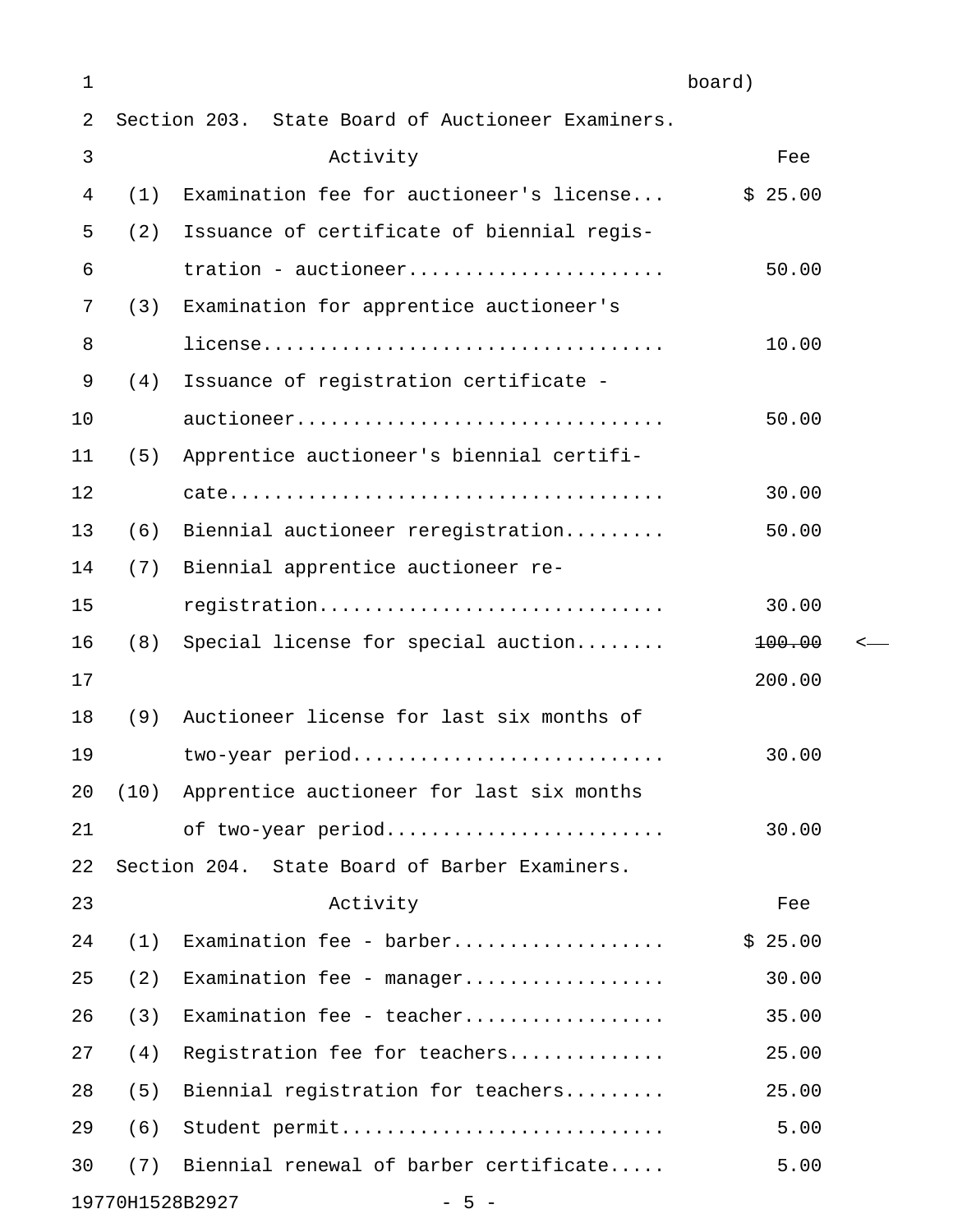| $\mathbf 1$ | (8)  | Registration of barber shop                         | 10.00   |
|-------------|------|-----------------------------------------------------|---------|
| 2           | (9)  | Biennial renewal-barber shop                        | 10.00   |
| 3           | (10) | Registration fee-barber school                      | 100.00  |
| 4           | (11) | Annual renewal - barber school                      | 50.00   |
| 5           | (12) | Registration fee - managers                         | 8.00    |
| 6           | (13) | Biennial renewal - managers                         | 8.00    |
| 7           |      | Section 205. State Board of Chiropractic Examiners. |         |
| $\,8\,$     |      | Activity                                            | Fee     |
| 9           | (1)  | Standard examination fee                            | \$40.00 |
| 10          | (2)  | Limited examination fee                             | 10.00   |
| 11          | (3)  | Biennial registration fee                           | 20.00   |
| 12          | (4)  | Examination upon application of holder              |         |
| 13          |      | of National Board Certificate                       | 50.00   |
| 14          | (5)  | Restoration fee                                     | 50.00   |
| 15          | (6)  | Duplicate registration packet                       | 5.00    |
| 16          | (7)  | Certification of grades                             | 10.00   |
| 17          | (8)  | Reciprocity                                         | 50.00   |
| 18          |      | Section 206. State Board of Cosmetology.            |         |
| 19          |      | Activity                                            | Fee     |
| 20          | (1)  | License fee for beauty shop owner                   | \$25.00 |
| 21          | (2)  | License fee for managers                            | 25.00   |
| 22          | (3)  | License fee for teachers                            | 25.00   |
| 23          | (4)  | License fee for operators                           | 10.00   |
| 24          | (5)  | License fee for manicurists                         | 10.00   |
| 25          | (6)  | License fee for students                            | 5.00    |
| 26          | (7)  | License fee for apprentices                         | 5.00    |
| 27          | (8)  | License fee for school of beauty culture            | 50.00   |
| 28          | (9)  | Biennial renewal fee for shop owner                 | 25.00   |
| 29          | (10) | Biennial renewal fee for managers                   | 25.00   |
| 30          | (11) | Biennial renewal fee for teachers                   | 25.00   |
|             |      | 19770H1528B2927<br>$-6-$                            |         |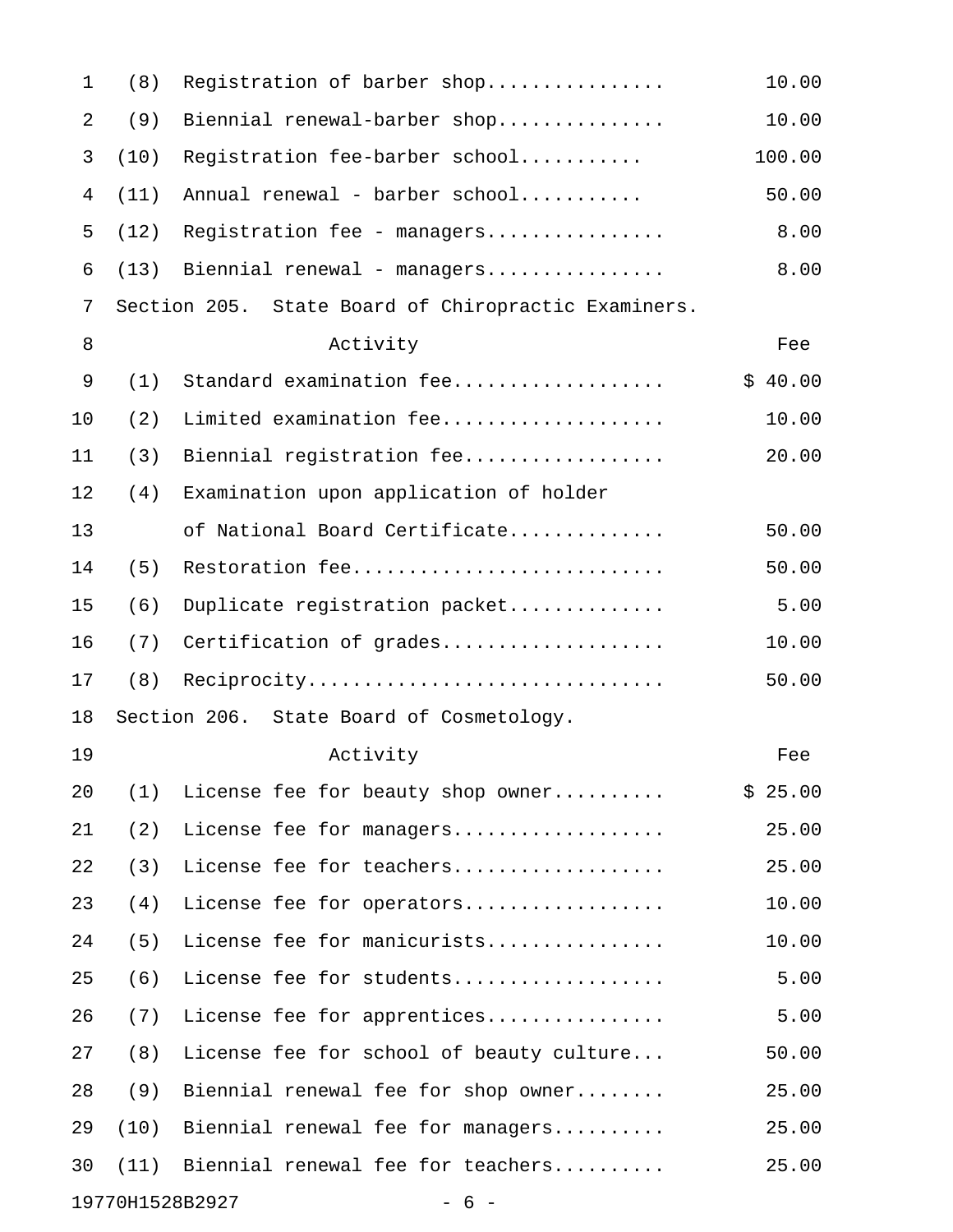| $\mathbf{1}$   | (12) | Biennial renewal fee for operators                     | 10.00   |
|----------------|------|--------------------------------------------------------|---------|
| $\overline{2}$ | (13) | Biennial renewal fee for manicurists                   | 10.00   |
| 3              | (14) | Biennial renewal fee for schools of beauty             |         |
| 4              |      |                                                        | 50.00   |
| 5              | (15) | Student permit extension                               | 1.00    |
| 6              | (16) | Examination for managers                               | 10.00   |
| 7              | (17) | Examination for teachers                               | 10.00   |
| 8              | (18) | Examination for operators                              | 4.00    |
| 9              | (19) | Examination for manicurist                             | 4.00    |
| 10             | (20) | Reciprocal license for operators                       | 25.00   |
| 11             | (21) | Temporary permit                                       | 4.00    |
| 12             |      | Section 207. State Dental Council and Examining Board. |         |
| 13             |      | Activity                                               | Fee     |
| 14             | (1)  | Biennial registration fee - dentists                   | \$25.00 |
| 15             | (2)  | Biennial registration fee - dental                     |         |
| 16             |      | hygienists                                             | 10.00   |
| 17             | (3)  | Issuance of dental license                             | 25.00   |
| 18             | (4)  | Dental license by criteria approval                    | 50.00   |
| 19             | (5)  | Late biennial registration penalty -                   |         |
| 20             |      |                                                        | 5.00    |
| 21             | (6)  | Fee for certification of grades to other               |         |
| 22             |      | states - dentists                                      | 5.00    |
| 23             | (7)  | Issuance of dental hygiene license                     | 25.00   |
| 24             | (8)  | Late biennial registration penalty - dental            |         |
| 25             |      | hygienists                                             | 2.00    |
| 26             | (9)  | Certification of grades to other states -              |         |
| 27             |      | dental hygienists                                      | 5.00    |
| 28             |      | Section 208. State Board of Funeral Directors.         |         |
| 29             |      | Activity                                               | Fee     |
| 30             | (1)  | Initial license - director, branch,                    |         |
|                |      | 19770H1528B2927<br>$-7-$                               |         |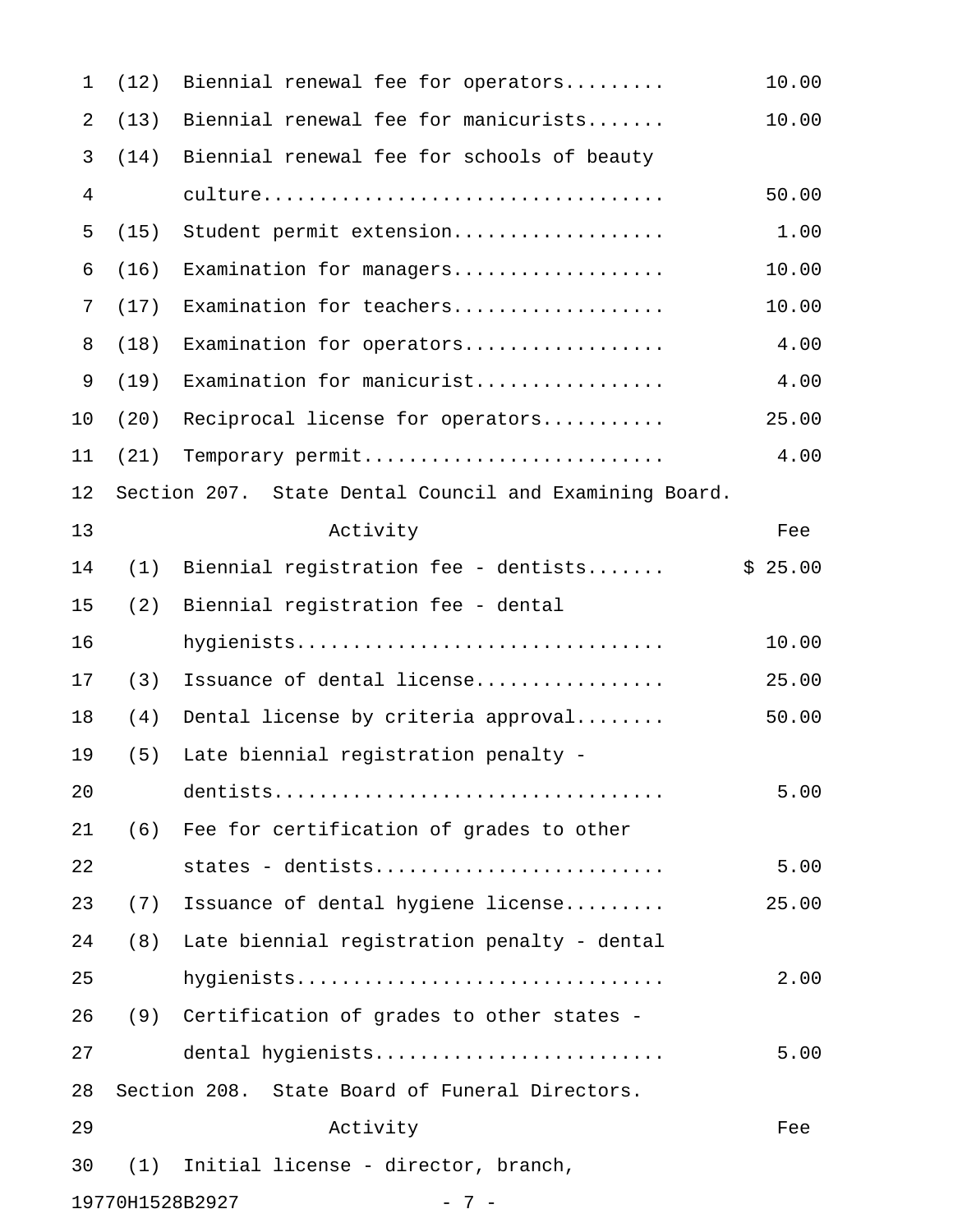| $\mathbf 1$ |      | corporation, estate, widow                                   | \$25.00  |
|-------------|------|--------------------------------------------------------------|----------|
| 2           | (2)  | Out of state                                                 | 25.00    |
| 3           | (3)  | Biennial renewal - directors                                 | 20.00    |
| 4           | (4)  | Biennial renewal - corporation, branch                       | 20.00    |
| 5           | (5)  | Examination                                                  | 25.00    |
| 6           | (6)  | Registration, supervisor                                     | 10.00    |
| 7           | (7)  | Annual renewal, supervisor                                   | 10.00    |
| 8           | (8)  | Annual renewal, widow, estate                                | 25.00    |
| 9           | (9)  | Registration, student trainee                                | 5.00     |
| 10          | (10) | Registration, resident intern                                | 5.00     |
| 11          |      | Section 209. State Board of Landscape Architects.            |          |
| 12          |      | Activity                                                     | Fee      |
| 13          | (1)  | Initial examination and licensure fee for                    |          |
| 14          |      | landscape architect                                          | \$75.00  |
| 15          | (2)  | Biennial registration landscape architect                    |          |
| 16          |      |                                                              | 75.00    |
| 17          |      | Section 210. State Board of Medical Education and Licensure. |          |
| 18          |      | Activity                                                     | Fee      |
| 19          | (1)  | Medical examination fee                                      | \$125.00 |
| 20          | (2)  | Application for graduate training                            |          |
| 21          |      |                                                              |          |
|             |      | certificate                                                  | 10.00    |
| 22          | (3)  | Licensure by endorsement - medical                           | 100.00   |
| 23          | (4)  | Biennial registration - medical doctor                       | 75.00    |
| 24          | (5)  | Across the border license                                    | 50.00    |
| 25          | (6)  | Across the border biennial registration                      | 50.00    |
| 26          | (7)  | Examination fee - midwifery                                  | 50.00    |
| 27          | (8)  | Biennial registration fee - midwifery                        | 20.00    |
| 28          | (9)  | Limited license for visiting professor                       | 10.00    |
| 29          | (10) | Druggist therapist renewal                                   | 5.00     |
| 30          | (11) | Permanent limited license in the profession-                 |          |

19770H1528B2927 - 8 -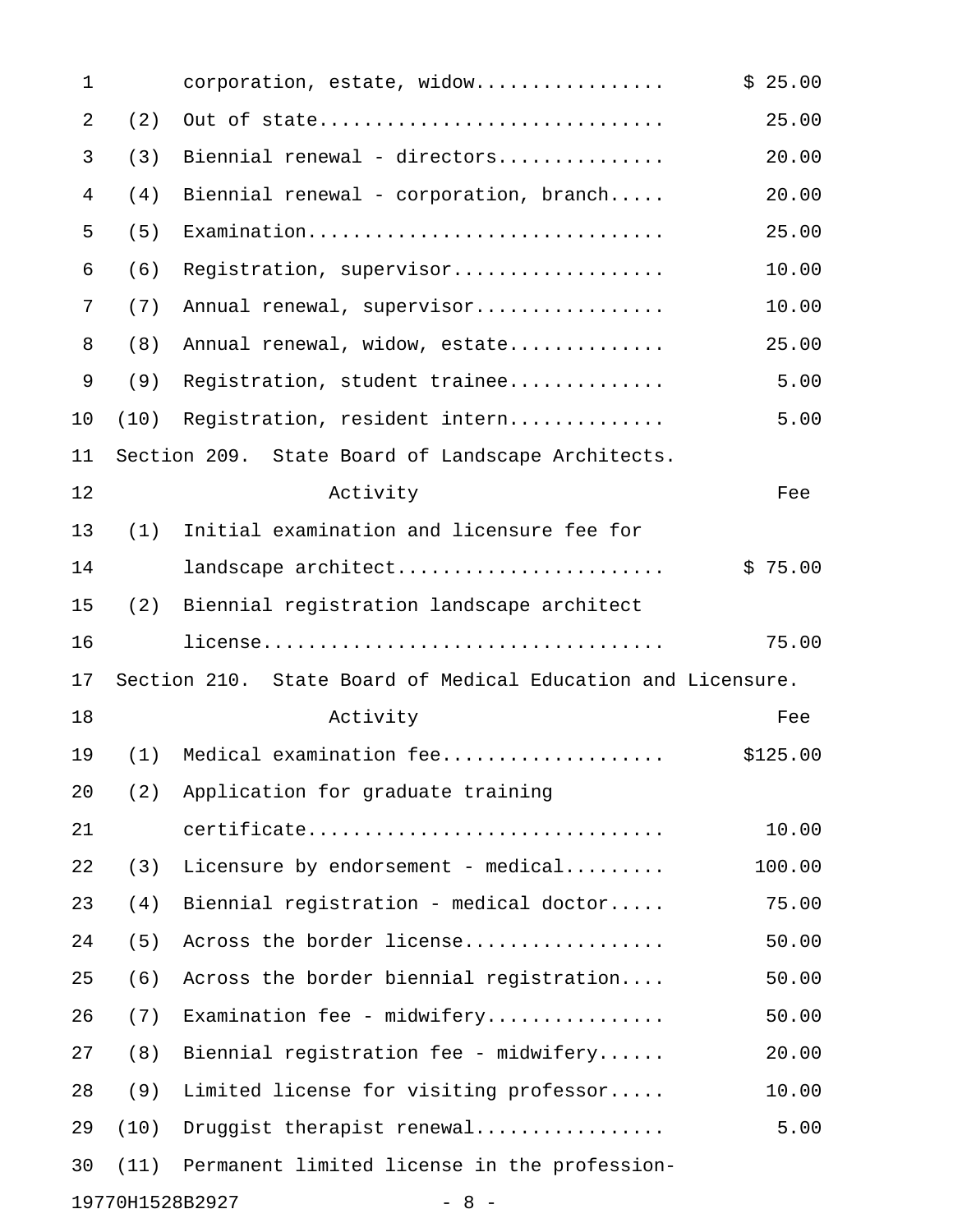| 1              |      | al category                                         | 125.00  |
|----------------|------|-----------------------------------------------------|---------|
| $\overline{2}$ | (12) | Renewal for permanent limited license in the        |         |
| 3              |      | professional category                               | 75.00   |
| 4              |      | Section 211. State Board of Motor Vehicle Salesmen. |         |
| 5              |      | Activity                                            | Fee     |
| 6              | (1)  | Motor vehicle salesman license                      | \$15.00 |
| 7              | (2)  | Biennial renewal of license - motor vehicle         |         |
| 8              |      | salesman                                            | 15.00   |
| 9              | (3)  | Motor vehicle dealer's license                      | 25.00   |
| 10             | (4)  | Biennial renewal of motor vehicle dealer's          |         |
| 11             |      |                                                     | 25.00   |
| 12             | (5)  | License of dealer's branch office                   | 25.00   |
| 13             | (6)  | Biennial renewal of license of dealer's             |         |
| 14             |      | branch office                                       | 25.00   |
| 15             | (7)  | License for used car lot not adjacent to            |         |
| 16             |      | dealer lot supplemental license - biennial.         | 10.00   |
| 17             | (8)  | Manufacturer's license                              | 25.00   |
| 18             | (9)  | Biennial renewal manufacturer's license             | 25.00   |
| 19             | (10) | Distributor's license                               | 25.00   |
| 20             | (11) | Biennial renewal distributor's license              | 25.00   |
| 21             | (12) | Wholesaler's license                                | 25.00   |
| 22             | (13) | Biennial renewal wholesaler's license               | 25.00   |
| 23             | (14) | Factory representative license                      | 15.00   |
| 24             | (15) | Biennial renewal factory representative's           |         |
| 25             |      |                                                     | 15.00   |
| 26             | (16) | Distributor branch representative license           | 15.00   |
| 27             | (17) | Biennial renewal distributor branch rep-            |         |
| 28             |      | resentative's license                               | 15.00   |
| 29             | (18) | Salesman's change of employer license fee           | 5.00    |
| 30             | (19) | Motor vehicle manufacturer's branch office          |         |
|                |      | 19770H1528B2927<br>$-9-$                            |         |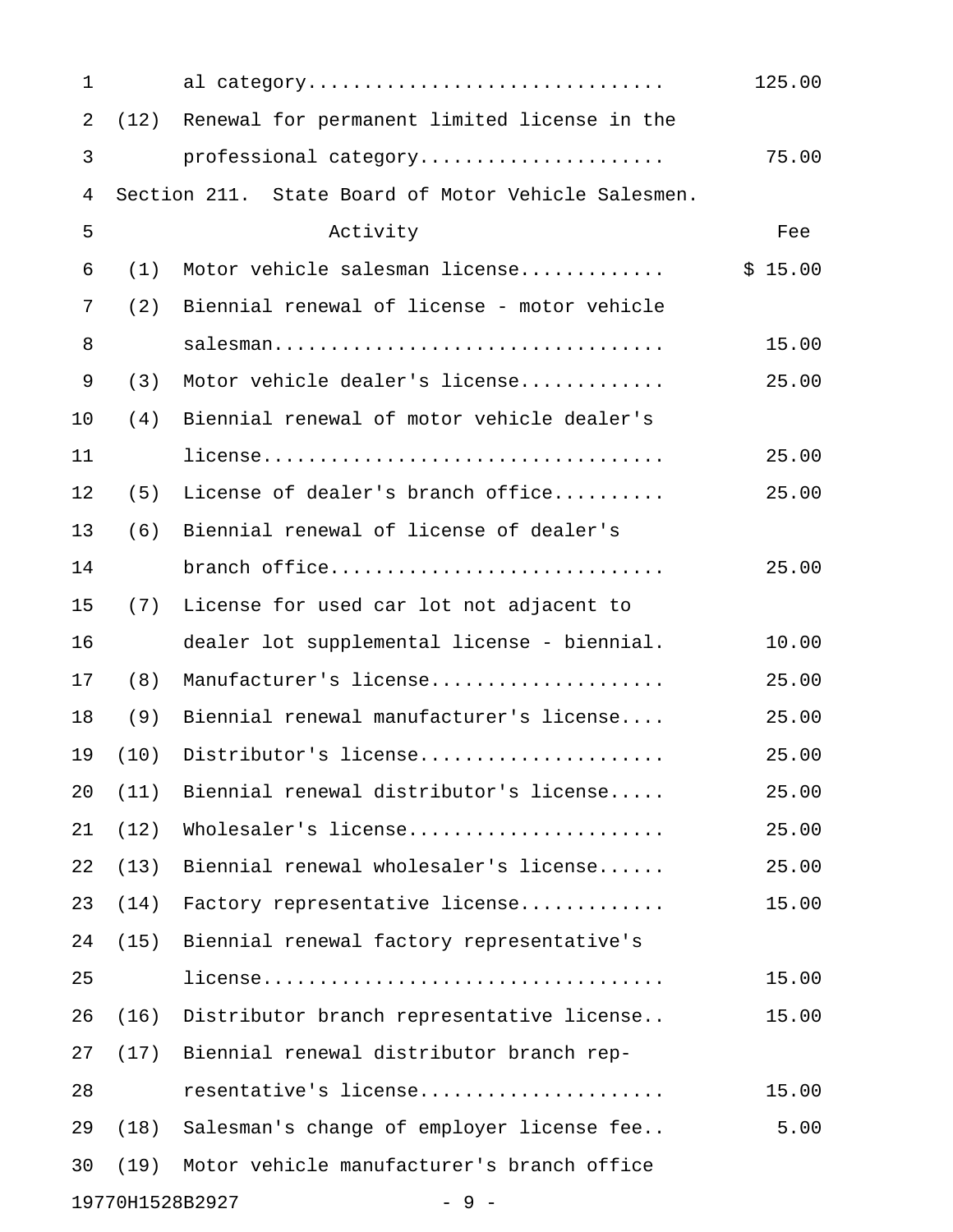| 1              |      |                                                       | 25.00   |
|----------------|------|-------------------------------------------------------|---------|
| $\overline{2}$ | (20) | Biennial renewal manufacturer's branch                |         |
| 3              |      | office license                                        | 15.00   |
| 4              | (21) | Motor vehicle wholesaler's branch office              |         |
| 5              |      |                                                       | 25.00   |
| 6              | (22) | Biennial renewal motor vehicle wholesaler's           |         |
| 7              |      | branch office license                                 | 15.00   |
| 8              |      | $(23)$ Biennial renewal used car $lot$                | 25.00   |
| 9              |      | Section 212. State Board of Nurse Examiners.          |         |
| 10             |      | Activity                                              | Fee     |
| 11             | (1)  | Registered nurse examination and initial              |         |
| 12             |      | licensure                                             | \$24.00 |
| 13             | (2)  | Application for licensure as registered               |         |
| 14             |      | nurse by endorsement                                  | 24.00   |
| 15             | (3)  | Biennial renewal registration fee - regis-            |         |
| 16             |      | tered nurse                                           | 10.00   |
| 17             | (4)  | Practical nurse examination and initial               |         |
| 18             |      | licensure                                             | 18.00   |
| 19             | (5)  | Application for licensure as licensed                 |         |
| 20             |      | practical nurse by endorsement                        | 18.00   |
| 21             |      | $(6)$ Biennial renewal fee - practical nurse          | 5.00    |
| 22             |      | Section 213. State Board of Examiners of Nursing Home |         |
| 23             |      | Administrators.                                       |         |
| 24             |      | Activity                                              | Fee     |
| 25             | (1)  | Examination and initial registration                  | \$50.00 |
| 26             | (2)  | Biennial renewal registration                         | 50.00   |
| 27             | (3)  | Late biennial registration penalty                    | 5.00    |
| 28             | (4)  | License by endorsement                                | 50.00   |
| 29             | (5)  | Temporary permit                                      | 50.00   |
| 30             | (6)  | Reissue permit                                        | 50.00   |
|                |      |                                                       |         |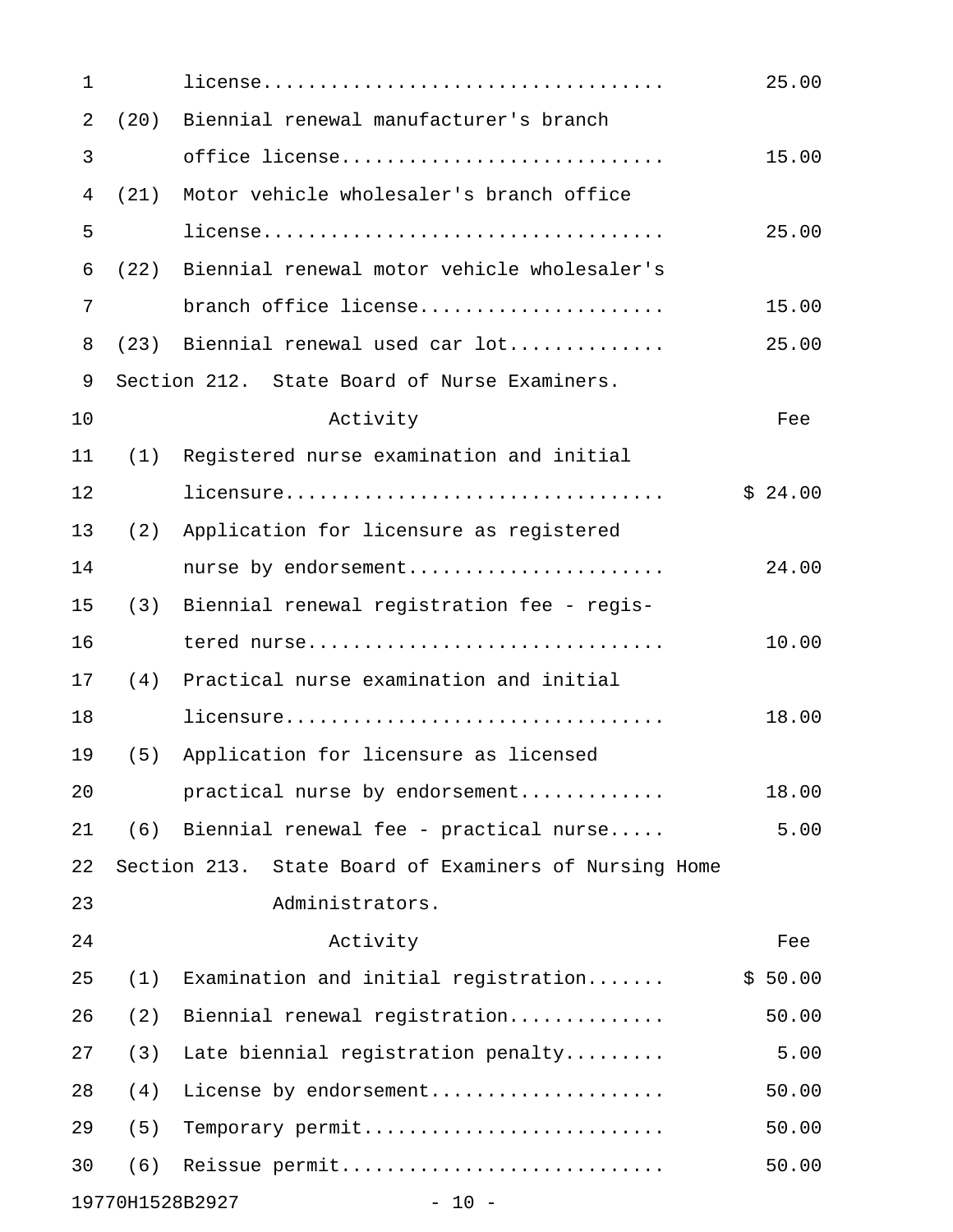| 1              | (7) | Reciprocity                                         | 2.00    |
|----------------|-----|-----------------------------------------------------|---------|
| $\sqrt{2}$     |     | Section 214. State Board of Optometrical Examiners. |         |
| 3              |     | Activity                                            | Fee     |
| $\overline{4}$ | (1) | Initial examination fee                             | \$25.00 |
| 5              | (2) | Biennial renewal registration fee                   | 25.00   |
| 6              | (3) | Late biennial registration penalty                  | 5.00    |
| 7              | (4) | Application for license by optometrists             |         |
| 8              |     | licensed in another state                           | 25.00   |
| 9              | (5) | Certification of grades to another state            | 10.00   |
| 10             | (6) | Initial fee for branch office license               | 20.00   |
| 11             | (7) | Biennial renewal fee for branch office              |         |
| 12             |     |                                                     | 20.00   |
| 13             | (8) | Application for examination de novo after           |         |
| 14             |     | having twice failed examination                     | 25.00   |
| 15             |     | Section 215. State Board of Osteopathic Examiners.  |         |
| 16             |     | Activity                                            | Fee     |
| 17             | (1) | Application for examination for osteopath's         |         |
| 18             |     |                                                     | \$40.00 |
| 19             | (2) | Application for examination de novo after           |         |
| 20             |     | having twice failed examination                     | 25.00   |
| 21             | (3) | Certification granting right to practice            |         |
| 22             |     | osteopathy while licensee is enrolled in            |         |
| 23             |     | residency training program                          | 25.00   |
| 24             | (4) | Pennsylvania licensing of osteopath licensed        |         |
| 25             |     | in another state                                    | 50.00   |
| 26             | (5) | Biennial registration fee                           | 25.00   |
| 27             | (6) | Penalty for failure to register biennially:         |         |
| 28             |     | To be set by board:                                 |         |
| 29             |     | (i) For first offense, penalty not to               |         |
| 30             |     | exceed                                              | 25.00   |
|                |     | 19770H1528B2927<br>$-11 -$                          |         |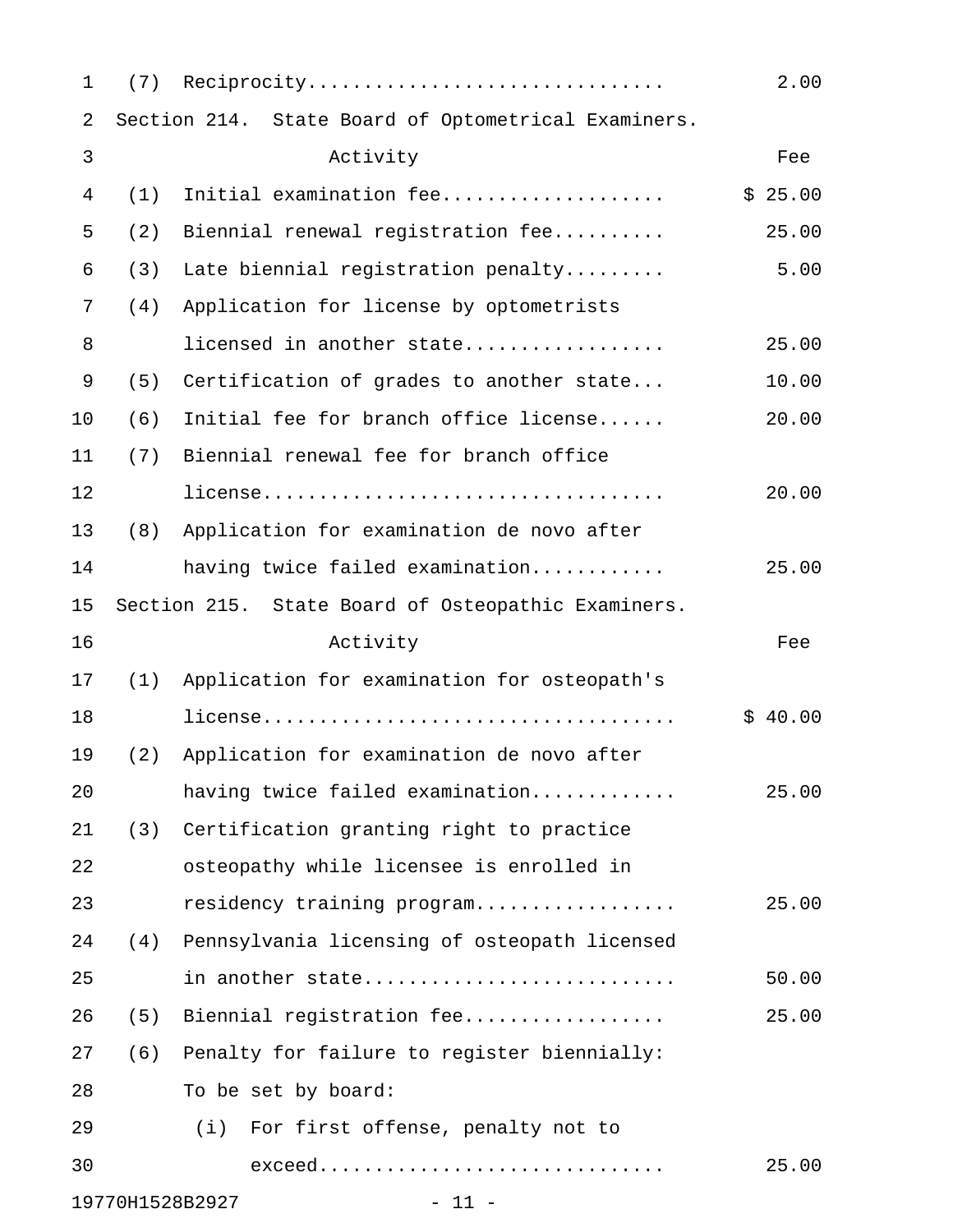| 1          |      | (iii)<br>For second or subsequent offense,              |         |
|------------|------|---------------------------------------------------------|---------|
| $\sqrt{2}$ |      | penalty not to exceed                                   | 50.00   |
| 3          | (7)  | Certification of transfer of Pennsylvania               |         |
| 4          |      | osteopath's license to another state                    | 10.00   |
| 5          |      | Section 216. State Board of Pharmacy.                   |         |
| 6          |      | Activity                                                | Fee     |
| 7          | (1)  | Application for registration as pharmacy                |         |
| 8          |      | intern                                                  | \$10.00 |
| 9          | (2)  | Application for license of pharmacist who               |         |
| 10         |      | has been licensed in another state                      | 50.00   |
| 11         | (3)  | Registration and certificate for pharmacist             |         |
| 12         |      | who has been licensed in another state                  | 25.00   |
| 13         | (4)  | Application for examination given to                    |         |
| 14         |      | pharmacy interns upon graduation from an                |         |
| 15         |      | accredited college of pharmacy                          | 25.00   |
| 16         | (5)  | Certificate to practice pharmacy                        | 25.00   |
| 17         | (6)  | Biennial renewal fee - pharmacist                       | 25.00   |
| 18         | (7)  | Late registration fee - pharmacist:                     |         |
| 19         |      | To be set by board, not to exceed                       | 25.00   |
| 20         | (8)  | Registration for new pharmacy                           | 50.00   |
| 21         | (9)  | Biennial renewal - pharmacy                             | 50.00   |
| 22         | (10) | Registration for change in ownership and/or             |         |
| 23         |      | change in location of an established                    |         |
| 24         |      | pharmacy                                                | 50.00   |
| 25         |      | (11) Registration for change in name and/or             |         |
| 26         |      | change in managership (pharmacist) within an            |         |
| 27         |      | established pharmacy                                    | 10.00   |
| 28         |      | Section 217. State Board of Physical Therapy Examiners. |         |
| 29         |      | Activity                                                | Fee     |
| 30         | (1)  | New application for physical therapist                  |         |
|            |      | 19770H1528B2927<br>$-12 -$                              |         |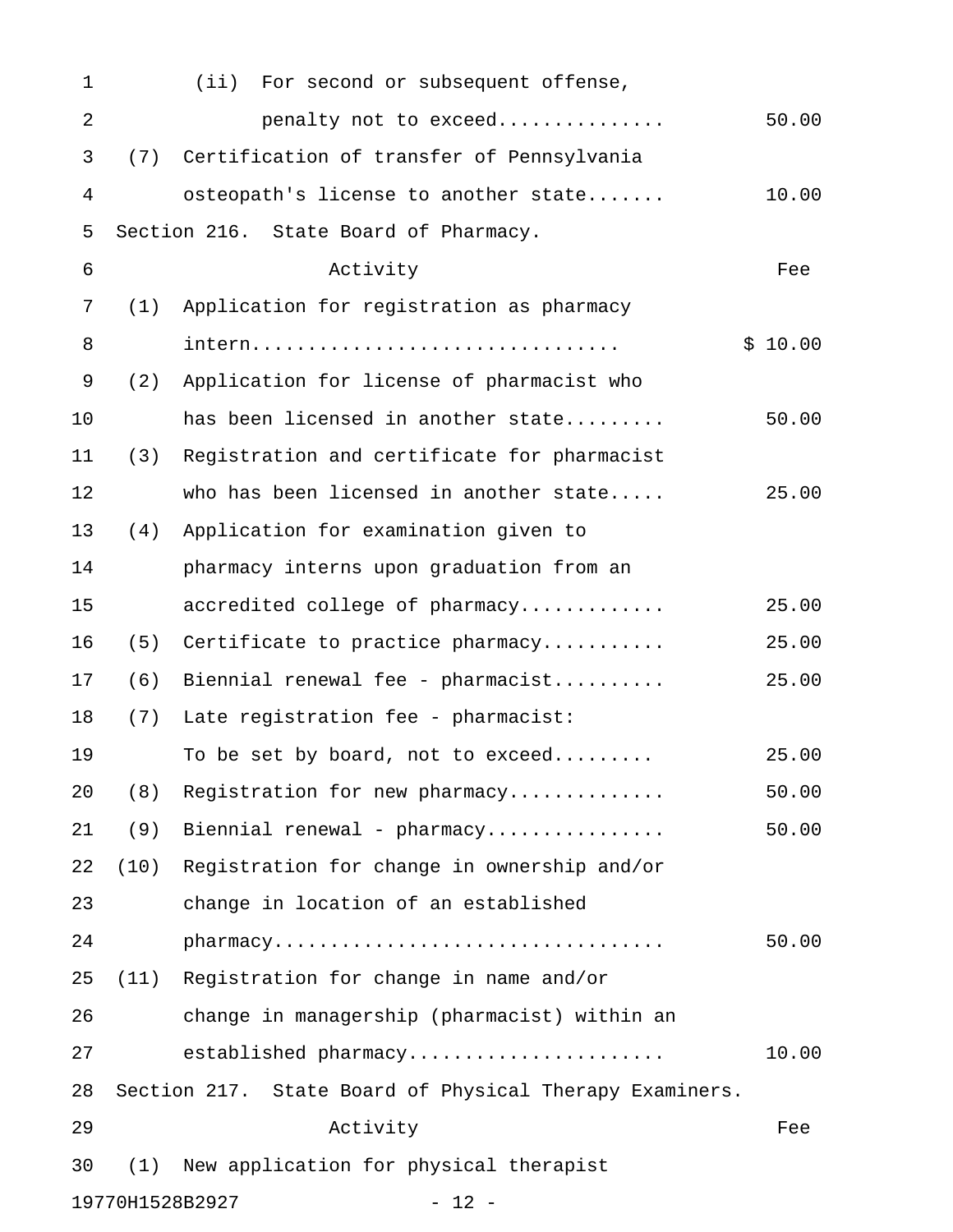| $\mathbf 1$ |     |                                                        | \$50.00 |
|-------------|-----|--------------------------------------------------------|---------|
| 2           | (2) | Application for physical therapist license             |         |
| 3           |     | by one already licensed as of effective                |         |
| 4           |     | date of new act                                        | 15.00   |
| 5           | (3) | Application for licensure by physical                  |         |
| 6           |     | therapist by endorsement                               | 75.00   |
| 7           | (4) | Temporary physical therapist license                   | 25.00   |
| 8           | (5) | Biennial renewal physical therapist                    |         |
| 9           |     |                                                        | 25.00   |
| 10          | (6) | Restoration fee within three years of                  |         |
| 11          |     | failure to renew                                       | 5.00    |
| 12          | (7) | Foreign trained physical therapists apply-             |         |
| 13          |     | ing for supervised clinical experience                 | 5.00    |
| 14          | (8) | Certification of grades to another state               | 25.00   |
| 15          |     | Section 218. State Board of Podiatry Examiners.        |         |
| 16          |     | Activity                                               | Fee     |
| 17          | (1) | Examination fee                                        | \$50.00 |
| 18          | (2) | Biennial registration fee                              | 30.00   |
| 19          | (3) | License by reciprocity                                 | 100.00  |
| 20          | (4) | Duplicate registration packet                          | 2.00    |
| 21          | (5) | Branch office certificate                              | 10.00   |
| 22          |     | Section 219. State Registration Board for Professional |         |
| 23          |     | Engineers.                                             |         |
| 24          |     | Activity                                               | Fee     |
| 25          | (1) | Application for registration - professional            |         |
| 26          |     |                                                        | \$50.00 |
| 27          | (2) | Biennial registration - engineer                       | 25.00   |
| 28          | (3) | Biennial registration - surveyor                       | 25.00   |
| 29          | (4) | Application for registration as professional           |         |
| 30          |     | engineer by engineer-in-training                       | 25.00   |
|             |     | 19770H1528B2927<br>$-13 -$                             |         |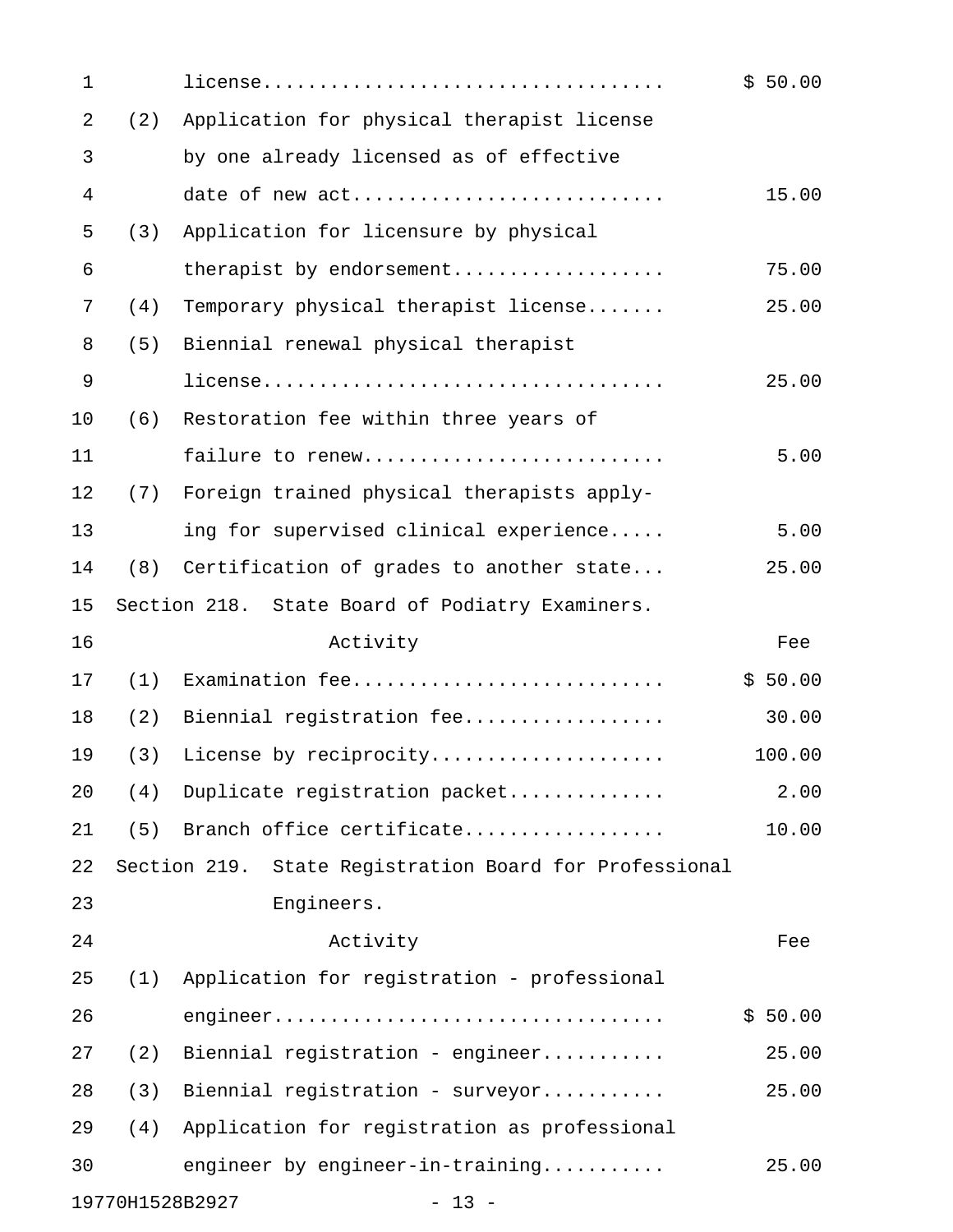| $\mathbf{1}$ | (5)  | Application for registration as registered                   |         |  |
|--------------|------|--------------------------------------------------------------|---------|--|
| 2            |      |                                                              | 50.00   |  |
| 3            | (6)  | Application for registration as                              |         |  |
| 4            |      | engineer-in-training                                         | 25.00   |  |
| 5            | (7)  | Application for temporary permit to practice                 |         |  |
| 6            |      | engineering                                                  | 25.00   |  |
| 7            | (8)  | Application for temporary permit to practice                 |         |  |
| 8            |      | surveying                                                    | 25.00   |  |
| 9            | (9)  | Application for certificate of approval for                  |         |  |
| 10           |      | fictitious name                                              | 25.00   |  |
| 11           | (10) | Application for certificate of approval of                   |         |  |
| 12           |      | corporate name                                               | 25.00   |  |
| 13           |      | Section 220. State Board of Examiners of Public Accountants. |         |  |
| 14           |      | Activity                                                     | Fee     |  |
| 15           | (1)  | Examination fee for the purpose of becoming                  |         |  |
| 16           |      | certified                                                    | \$50.00 |  |
| 17           | (2)  | Reexamination fee                                            | 50.00   |  |
| 18           |      | Less \$5 for each passing credit earned in                   |         |  |
| 19           |      | previous exams but in no event less than                     | 30.00   |  |
| 20           | (3)  | Biennial permit fee - not to exceed                          | 30.00   |  |
| 21           | (4)  | Reciprocal application fee                                   | 50.00   |  |
| 22           | (5)  | Corporate application fee                                    | 50.00   |  |
| 23           | (6)  | Partnership and professional association                     |         |  |
| 24           |      | application fee                                              | 50.00   |  |
| 25           | (7)  | Amendment fee - corporations, partnerships                   |         |  |
| 26           |      | and professional associations                                | 10.00   |  |
| 27           | (8)  | Public accountants application                               | 50.00   |  |
| 28           |      | Section 221. State Board of Psychologist Examiners.          |         |  |
| 29           |      | Activity                                                     | Fee     |  |
| 30           | (1)  | Application for license and examination                      | \$50.00 |  |
|              |      | 19770H1528B2927<br>$-14 -$                                   |         |  |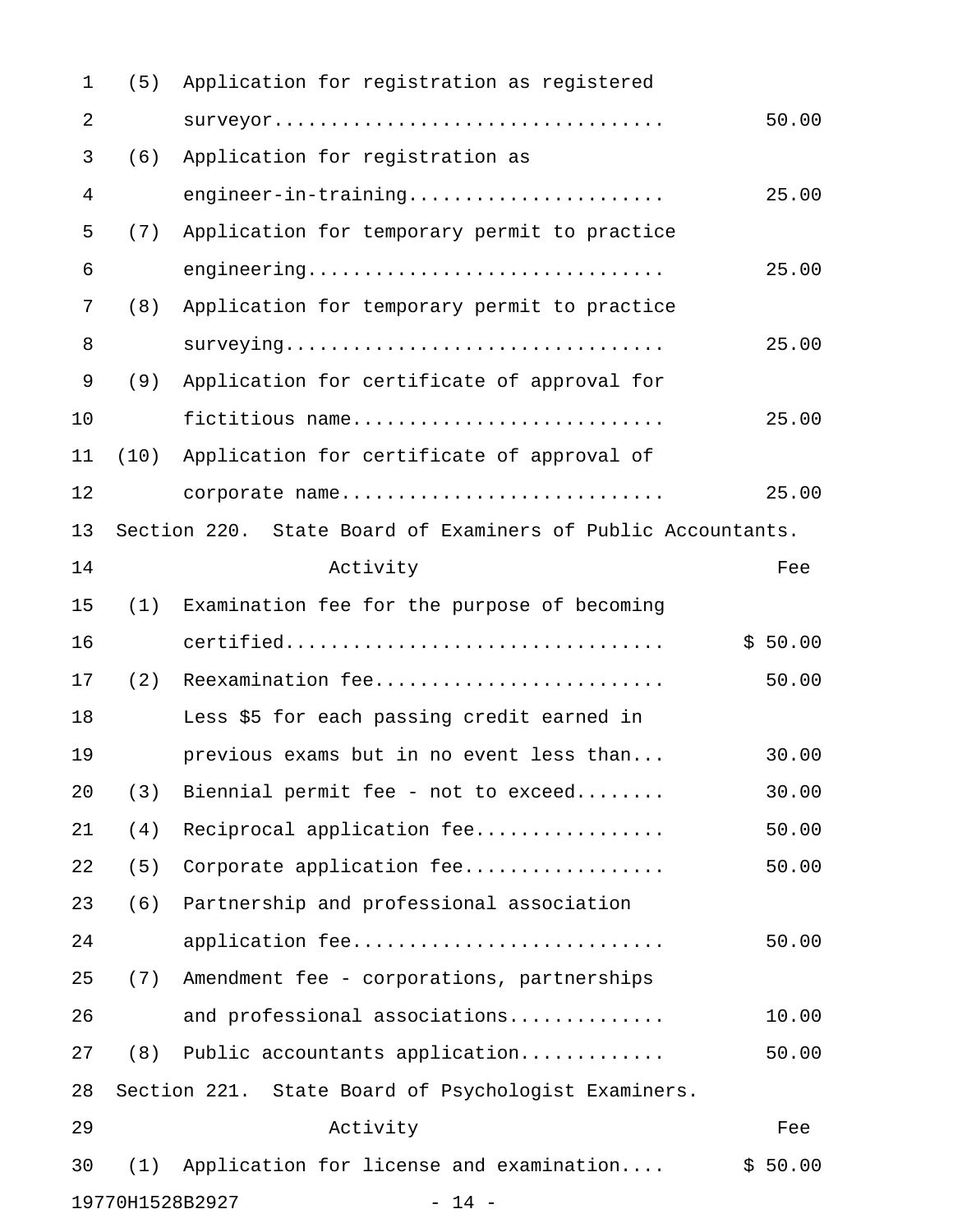| $\mathbf 1$                | (2)                                        | Biennial renewal of license                | 10.00   |
|----------------------------|--------------------------------------------|--------------------------------------------|---------|
| $\overline{2}$             | (3)                                        | Third examination fee and each subsequent  |         |
| 3                          |                                            | $examination - each examination$           | 60.00   |
| $\overline{4}$             | Section 222. State Real Estate Commission. |                                            |         |
| 5                          |                                            | Activity                                   | Fee     |
| 6                          | (1)                                        | Fee for examination and certification of   |         |
| 7                          |                                            | registration - real estate broker/limited  |         |
| 8                          |                                            | real estate broker                         | \$25.00 |
| 9                          | (2)                                        | Reexamination fee - real estate broker/    |         |
| 10                         |                                            | limited real estate broker                 | 10.00   |
| 11                         | (3)                                        | Biennial license fee for each additional   |         |
| 12                         |                                            | office - real estate broker/limited real   |         |
| 13                         |                                            | estate broker                              | 20.00   |
| 14                         | (4)                                        | Biennial registration fee - real estate    |         |
| 15                         |                                            | broker/limited real estate broker          | 25.00   |
| 16                         | (5)                                        | All certification fees                     | 5.00    |
| 17                         | (6)                                        | Application for corporation, partnership,  |         |
| 18                         |                                            | association or additional licenses for     |         |
| 19                         |                                            | brokers of record, partners or officers    | 25.00   |
| 20                         |                                            | (7) All applications for licensure by      |         |
| 21                         |                                            | reciprocity                                | 25.00   |
| 22                         | (8)                                        | Examination and certification of registra- |         |
| 23                         |                                            | tion - real estate salesman/builder owner  |         |
| 24                         |                                            | salesman                                   | 20.00   |
| 25                         | (9)                                        | Reexamination - real estate salesman/      |         |
| 26                         |                                            | builder owner salesman                     | 10.00   |
| 27                         | (10)                                       | Biennial registration fee - real estate    |         |
| 28                         |                                            | salesman/builder owner salesman            | 20.00   |
| 29                         | (11)                                       | Limited real estate salesman license       | 5.00    |
| 30                         | (12)                                       | Biennial registration as limited salesman  | 5.00    |
| 19770H1528B2927<br>$-15 -$ |                                            |                                            |         |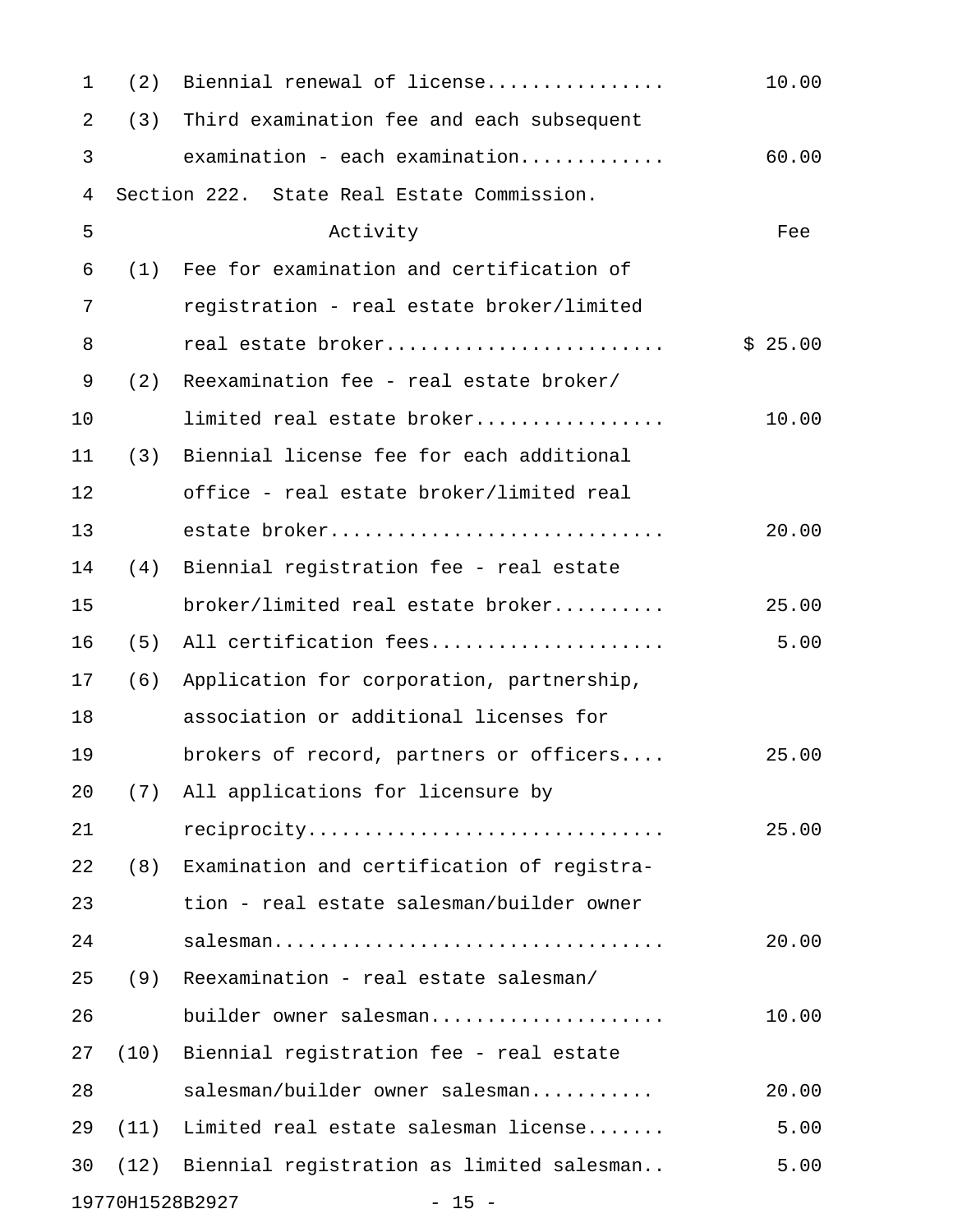| $\mathbf 1$ | (13)                                                      | Initial branch office license               | 10.00        |  |
|-------------|-----------------------------------------------------------|---------------------------------------------|--------------|--|
| 2           | (14)                                                      | Biennial renewal - corporation, partnership |              |  |
| 3           |                                                           | or association                              | 25.00        |  |
| 4           | (15)                                                      | Biennial renewal - broker of record,        |              |  |
| 5           |                                                           | associate broker, officer or partner        | 25.00        |  |
| 6           | (16)                                                      | Real estate schools other than colleges     |              |  |
| 7           |                                                           | and universities - initial approval         | 50.00        |  |
| 8           | (17)                                                      | Annual renewal for real estate schools      |              |  |
| 9           |                                                           | other than colleges and universities        | 25.00        |  |
| 10          | Section 223. State Board of Veterinary Medical Examiners. |                                             |              |  |
| 11          |                                                           | Activity                                    | Fee          |  |
| 12          | (1)                                                       | Temporary permit to practice veterinary     |              |  |
| 13          |                                                           | medicine for applicant for admission to     |              |  |
| 14          |                                                           | examination (one-half of fee to be applied  |              |  |
| 15          |                                                           | to examination fee)                         | \$50.00      |  |
| 16          | (2)                                                       | Application for examination for licensure   |              |  |
| 17          |                                                           | to practice veterinary medicine             | 50.00        |  |
| 18          | (3)                                                       | Reinstatement of license within one year    |              |  |
| 19          |                                                           | of expiration - reinstatement fee           | 10.00        |  |
| 20          |                                                           |                                             | plus regular |  |
| $2\sqrt{1}$ |                                                           |                                             | biennial fee |  |
| 22          | (4)                                                       | Biennial registration fee                   | 10.00        |  |
| 23          | Section 224.<br>Collection.                               |                                             |              |  |

24 The Bureau of Professional and Occupational Affairs shall 25 collect the fees for which this act provides. However, nothing 26 in this act shall prevent the collection of fees by the bureau 27 which are otherwise authorized and which are not inconsistent 28 with the provisions of this act.

29 Section 225. Late renewal.

30 Where a license is renewed beyond the date specified for 19770H1528B2927 - 16 -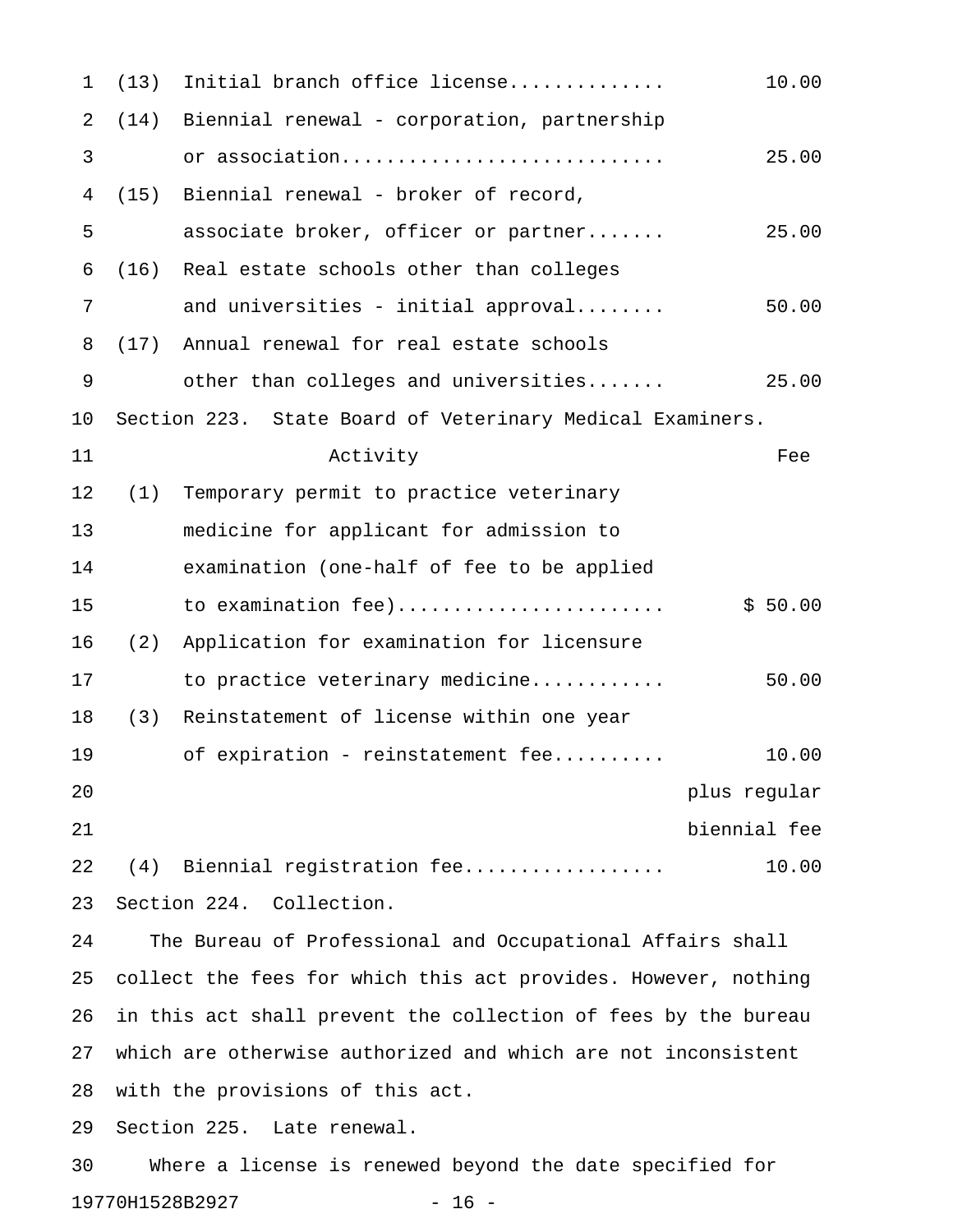1 renewal by the bureau, a fee of \$5 for each month or part of a 2 month beyond the renewal date shall be charged in addition to 3 the prescribed fee. 4 Section 226. Duplicate license. 5 The fee for the issuance of a duplicate license shall be \$5 6 in all cases. 7 Section 227. Duplicate certificate. 8 The fee for the issuance of a duplicate certificate shall be 9 \$10 in all cases. 10 CHAPTER 3 11 DISPOSITION OF FUNDS 12 Section 301. Professional Licensure Augmentation Account. 13 Beginning July 1, 1978 and thereafter, all moneys collected 14 by the Bureau of Professional and Occupational Affairs shall be 15 paid into the Professional Licensure Augmentation Account which 16 is hereby created and which shall be a special restricted 17 receipts account within the General Fund. Moneys in such account 18 shall be used only for the support of the operation of the 19 bureau and the various regulatory boards. Beginning July 1, 1978 <-20 and thereafter as much of the moneys in the account as are 21 necessary for the operation of the bureau and the various 22 regulatory boards are hereby appropriated to the bureau for its  $23$  use. 24 SECTION 302. APPROPRIATIONS FROM ACCOUNT. < 25 THE GENERAL ASSEMBLY SHALL ANNUALLY APPROPRIATE FOR PAYMENT 26 OF THE COSTS OF PROCESSING LICENSES AND RENEWALS, FOR THE 27 OPERATION OF THE VARIOUS REGULATORY BOARDS, AND FOR OTHER 28 GENERAL COSTS OF BUREAU OPERATIONS, MONEYS AVAILABLE FROM THE 29 PROFESSIONAL LICENSURE AUGMENTATION ACCOUNT. 30 Section <del>302.</del> 303. Budget preparation.  $\leftarrow$ 

19770H1528B2927 - 17 -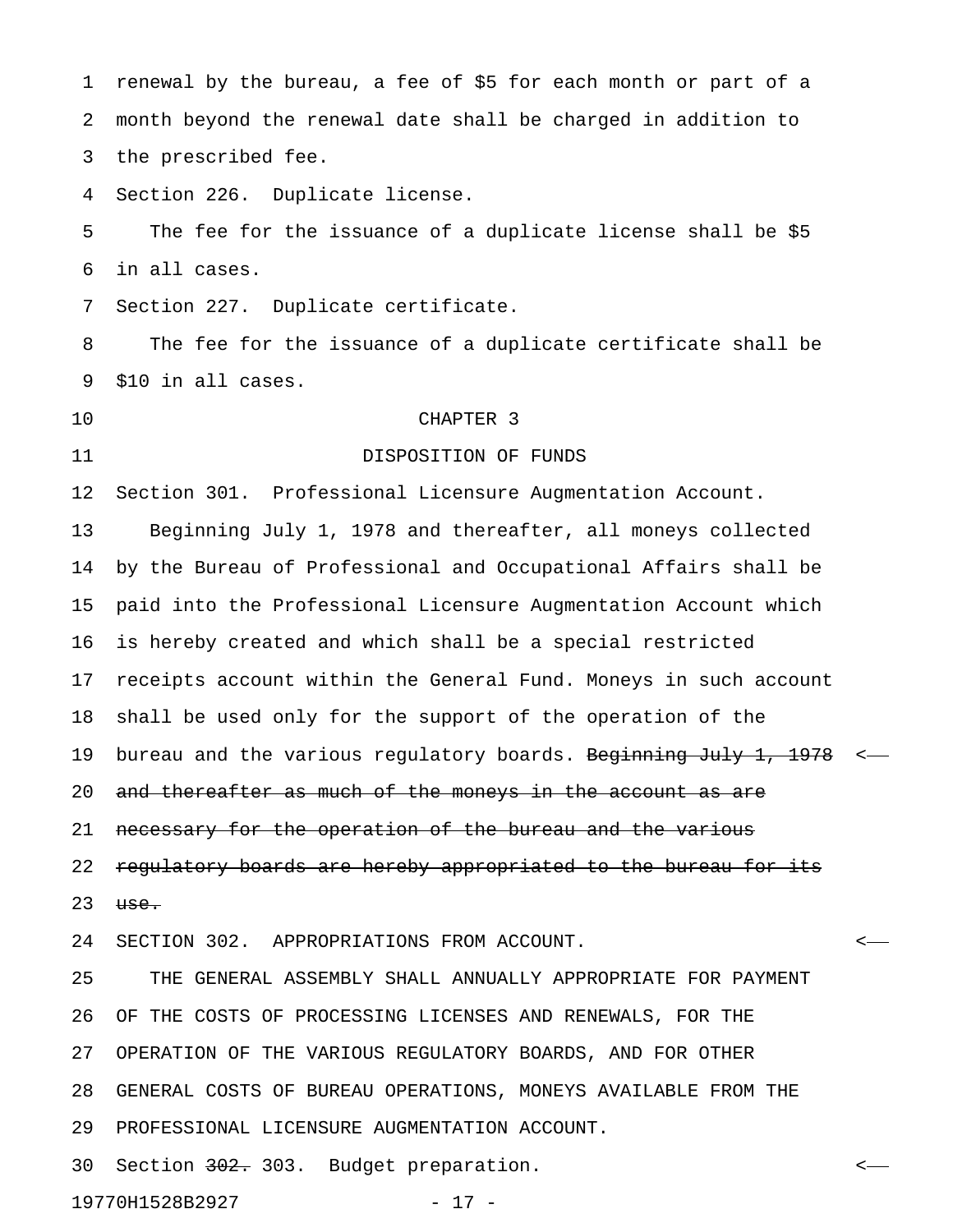1 In preparing the proposed budget for bureau operations for 2 each year, the Commissioner of Professional and Occupational 3 Affairs shall consult with the boards and commissions under his 4 jurisdiction to determine their budgetary requirements for the 5 upcoming year. THE COMMISSIONER SHALL SUBMIT FOR EACH BOARD OF < 6 THE BUREAU, IN ADDITION TO ANY INFORMATION REQUESTED OR 7 PRESCRIBED BY THE SECRETARY OF THE BUDGET, SECRETARY OF THE 8 COMMONWEALTH, THE CHAIRMAN OF THE HOUSE APPROPRIATIONS COMMITTEE 9 AND THE CHAIRMAN OF THE SENATE APPROPRIATIONS COMMITTEE, THE 10 FOLLOWING INFORMATION, FOR THE MOST RECENT FISCAL YEAR: 11 (1) NUMBER OF APPLICATIONS FOR LICENSES RECEIVED; 12 (2) NUMBER OF NEW AND RENEWAL LICENSES ISSUED; 13 (3) NUMBER OF APPLICANTS FAILING TO QUALIFY FOR LICENSES; 14 (4) NUMBER OF INSPECTIONS COMPLETED; 15 (5) NUMBER OF VIOLATIONS CITED; 16 (6) NUMBER OF VIOLATIONS CORRECTED; 17 (7) LICENSEES PROSECUTED; 18 (8) AMOUNT OF EXPENDITURES INCURRED, CLASSIFIED IN TERMS 19 OF ADMINISTRATION, ENFORCEMENT AND INVESTIGATION; 20 (9) THE AMOUNT OF FEE REVENUE BY TYPE OF LICENSE ISSUED. 21 (10) PERSONNEL COMPLEMENT FILLED AND VACANT; AND 22 (11) NUMBER OF APPLICATIONS NOT PROCESSED BY JUNE 30 OF THE 23 PREVIOUS FISCAL YEAR. 24 Section <del>303.</del> 304. Savings provision.  $\leftarrow$ 25 Nothing in this chapter shall be construed to affect section 26 30 of the act of September 29, 1961 (P.L.1745, No.708), known as 27 "The Auctioneers' License Act," or section 907 of the act of 28 October 15, 1975 (P.L.390, No.111), known as the "Health Care 29 Services Malpractice Act." 30 Section <del>304.</del> 305. Transitional provisions.  $\leftarrow$ 19770H1528B2927 - 18 -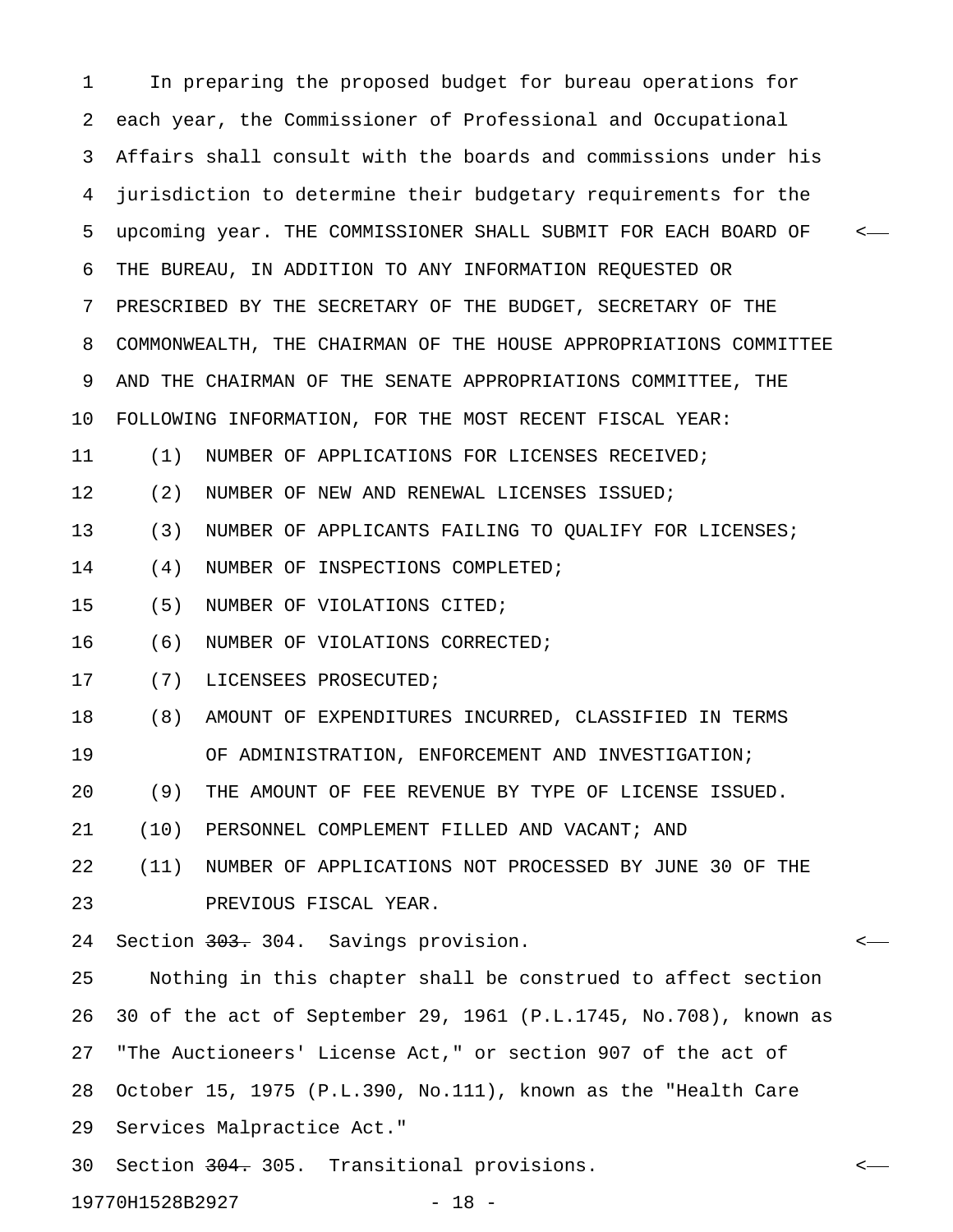1 (a) For the remainder of fiscal year 1977-1978, such 2 additional moneys as are attributable to the increased fees 3 provided by this act are hereby appropriated to the Department 4 of State for the operation of the department, but such moneys 5 shall not be spent until such expenditures are approved by the 6 Secretary of the Budget and the Chairmen of the House and Senate 7 Appropriations Committees. If any of such moneys remain 8 unapproved on July 1, 1978, such moneys shall be paid into the 9 Professional Licensure Augmentation Account.

10 (b) For the purposes of the license period normally ending 11 February 28, 1978 for those licensed pursuant to the act of May 12 1, 1929 (P.L.1216, No.427), known as the "Real Estate Brokers 13 License Act of one thousand nine hundred and twenty-nine," such 14 licenses shall not expire on February 28, 1978, but shall remain 15 in effect until April 15, 1978. The new license period shall 16 begin at such time. The provisions of this subsection shall 17 apply only to the license period beginning in 1978. Thereafter, 18 the licenses shall expire February 28 as currently provided by 19 law.

### 20 CHAPTER 4 <

21 REVIEW OF BOARDS AND COMMISSIONS 22 SECTION 401. TERMINATION OF BOARDS, COMMISSIONS OF THE BUREAU

23 OF PROFESSIONAL AND OCCUPATIONAL AFFAIRS.

24 (A) SCHEDULE.--UNLESS SPECIFICALLY AUTHORIZED TO CONTINUE IN 25 BEING AND FUNCTION BY ACT OF THE GENERAL ASSEMBLY SUBSEQUENT TO 26 THE EFFECTIVE DATE OF THIS ACT, EVERY BOARD AND COMMISSION 27 HERETOFORE CREATED BY LAW, OR BY RESOLUTION ADOPTED JOINTLY BY 28 THE HOUSE OF REPRESENTATIVES AND THE SENATE OR BY EITHER OF 29 THEM, SHALL WIND UP ITS AFFAIRS AND GO OUT OF EXISTENCE 30 ACCORDING TO THE FOLLOWING SCHEDULE:

19770H1528B2927 - 19 -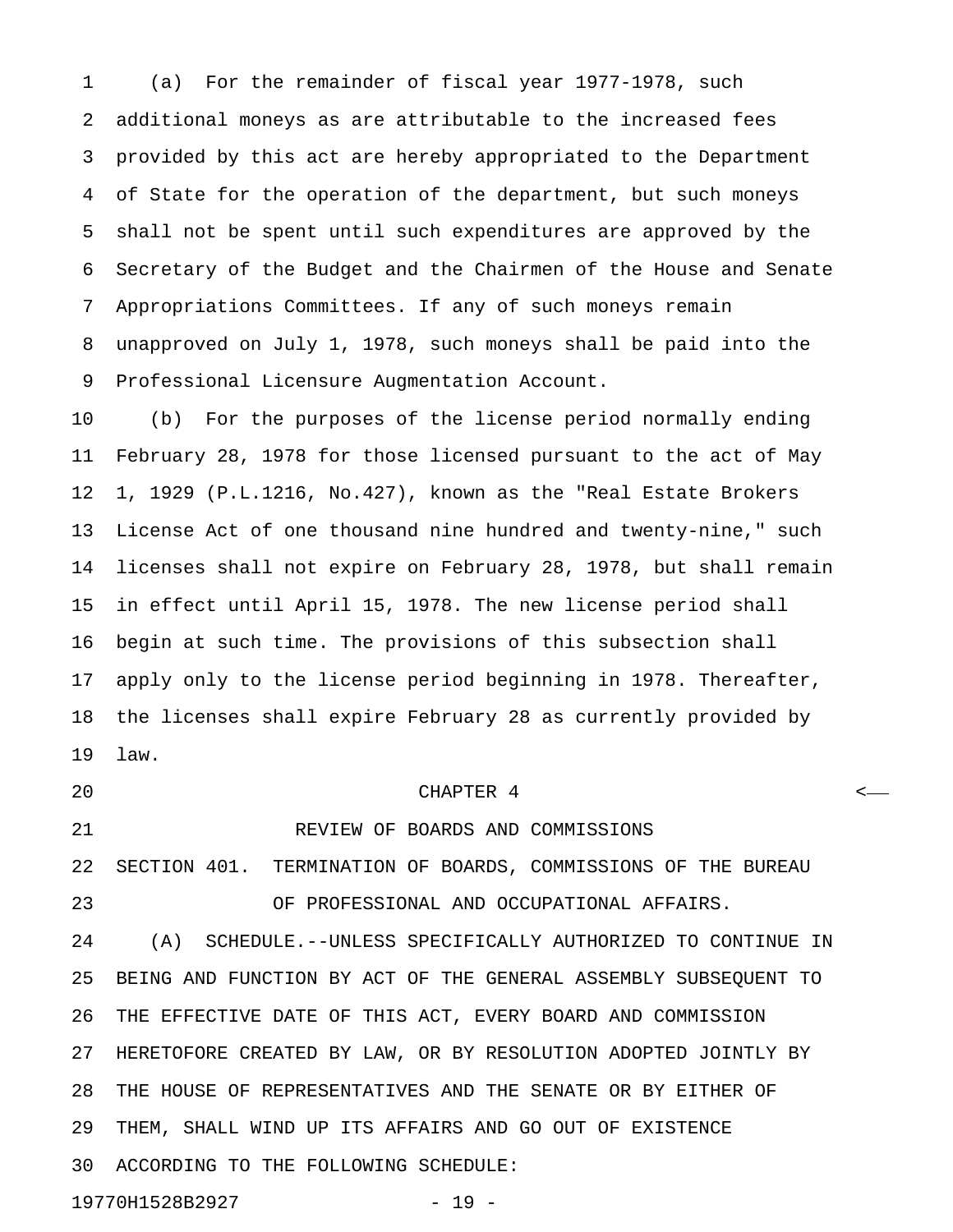1 (1) ON JULY 1, 1979: 2 STATE BOARD OF MOTOR VEHICLE MANUFACTURERS, DEALERS 3 AND SALESMEN 4 THE STATE REGISTRATION BOARD FOR PROFESSIONAL 5 ENGINEERS 6 THE STATE BOARD FOR THE EXAMINATION OF PUBLIC 7 ACCOUNTANTS 8 THE STATE BOARD OF THE EXAMINATION OF ARCHITECTS 9 THE STATE BOARD OF THE EXAMINATION OF LANDSCAPE 10 ARCHITECTS 11 THE STATE REAL ESTATE COMMISSION 12 THE STATE BOARD OF PHARMACY 13 (2) ON JULY 1, 1980: 14 THE STATE BOARD OF COSMETOLOGY 15 THE STATE BOARD OF BARBER EXAMINERS 16 THE STATE BOARD OF FUNERAL DIRECTORS 17 THE STATE BOARD OF THE EXAMINATION OF AUCTIONEER 18 EXAMINERS 19 THE STATE BOARD OF NURSING HOME EXAMINERS 20 THE STATE BOARD OF PODIATRY EXAMINERS 21 THE STATE BOARD OF VETERINARY MEDICAL EXAMINERS 22 (3) ON JULY 1, 1981: 23 THE STATE BOARD OF MEDICAL EDUCATION AND LICENSURE 24 THE STATE BOARD OF NURSE EXAMINERS 25 THE STATE DENTAL COUNCIL AND EXAMINING BOARD 26 THE STATE BOARD OF OPTOMETRICAL EXAMINERS 27 THE PENNSYLVANIA BOARD OF PSYCHOLOGIST EXAMINERS 28 THE STATE BOARD OF THE EXAMINATION OF CHIROPRACTIC 29 EXAMINERS 30 THE STATE BOARD OF OSTEOPATHIC EXAMINERS 19770H1528B2927 - 20 -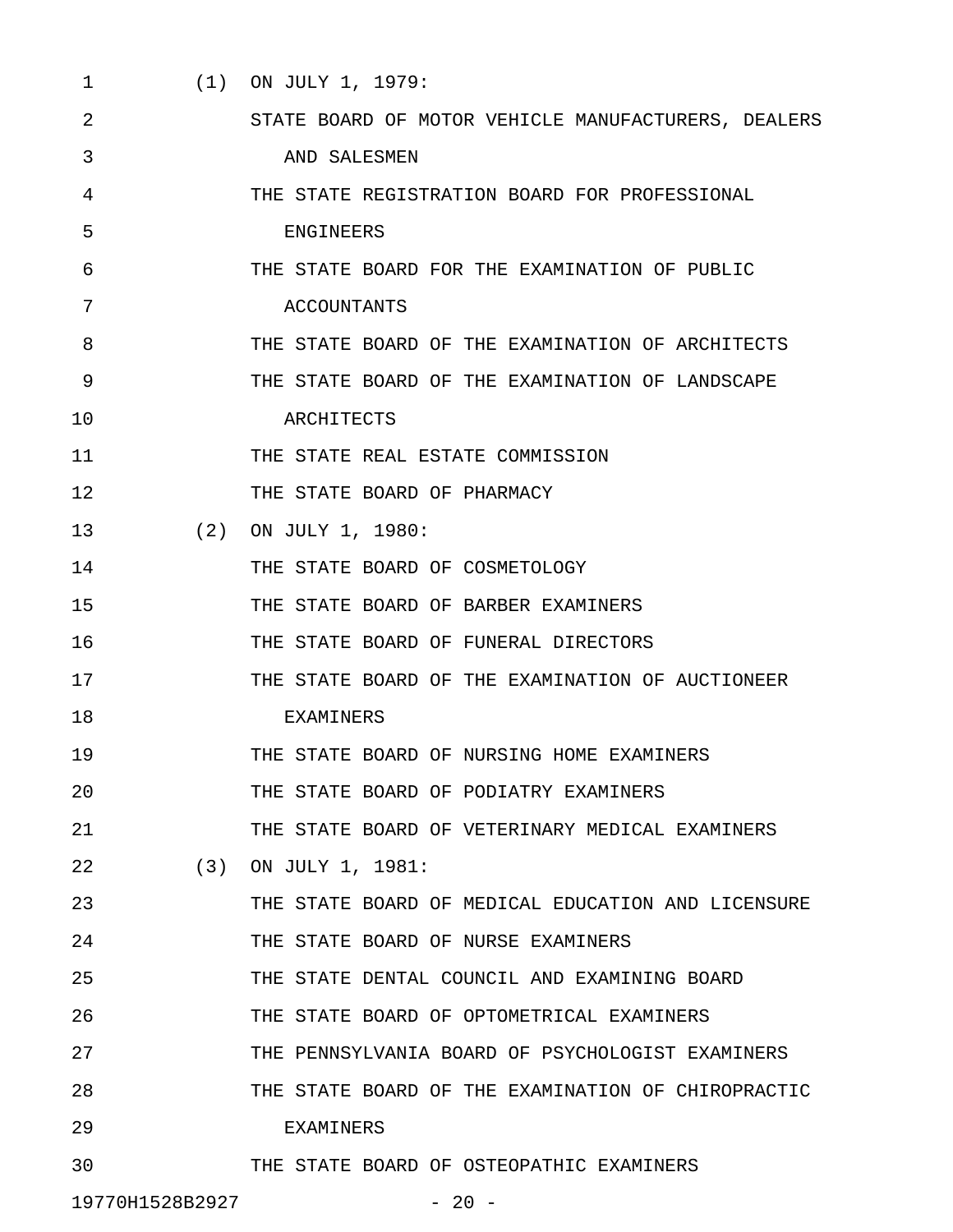1 THE STATE BOARD OF PHYSICAL THERAPIST EXAMINERS 2 (B) GENERAL PROVISION.--ANY AGENCY OMITTED FOR THE ABOVE 3 LIST WOULD BE SUBJECT TO PROVISIONS OF THIS ACT.

4 (C) TERMS.--THE TERMS OF OFFICERS AND MEMBERS OF ANY 5 REESTABLISHED OR RE-CREATED BOARDS, COMMISSIONS OR AGENCIES 6 SHALL NOT BE ALTERED IN ANY MANNER WHATSOEVER AT THE TIME OF 7 THEIR REESTABLISHMENT OR RE-CREATION OR AT ANY OTHER TIME.

8 (D) REVIEW.--REVIEWS BY THE COMMITTEE OF REFERENCE IN THE 9 GENERAL ASSEMBLY SHALL BE COMPLETED AT LEAST THREE MONTHS BEFORE 10 THE EXPIRATION OF THE AGENCY CONCERNED.

11 SECTION 402. TERMS OF OFFICE FOR MEMBERS OF BOARDS, COUNCILS, 12 COMMISSIONS AND AGENCIES.

13 NOTWITHSTANDING ANY LAW PRESENTLY OR HEREAFTER ENACTED, 14 EXCEPT AS TO SUCH BOARDS, COMMISSIONS, AGENCIES OR COUNCILS 15 REESTABLISHED OR RE-CREATED BY ACT OF ASSEMBLY HEREAFTER 16 APPROVED, THE TERMS OF ALL OFFICERS OF ANY BOARD, COMMISSION, 17 COUNCIL OR AGENCY SHALL END ON THE SAME DATE AS THE AGENCY SET 18 FORTH IN SECTION 401.

19 SECTION 403. TRANSITIONAL TERMINATION PROVISIONS.

20 WHENEVER ANY PROGRAM OR AGENCY IS TERMINATED OR ABOLISHED 21 PURSUANT TO THIS SECTION, THE FOLLOWING PROVISIONS SHALL APPLY:

22 (1) UPON TERMINATION, EACH BOARD, COUNCIL, COMMISSION OR 23 AGENCY SHALL CONTINUE IN EXISTENCE UNTIL JULY 1 OF THE NEXT 24 SUCCEEDING YEAR FOR THE PURPOSE OF WINDING UP ITS AFFAIRS. 25 TERMINATION SHALL NOT REDUCE OR OTHERWISE LIMIT THE POWERS OR 26 AUTHORITY OF EACH RESPECTIVE AGENCY, BOARD, COUNCIL OR 27 COMMISSION DURING THAT PERIOD. UPON THE EXPIRATION OF THE ONE 28 YEAR AFTER TERMINATION, EACH RESPECTIVE AGENCY, BOARD,

29 COUNCIL OR COMMISSION SHALL CEASE ALL ACTIVITIES.

30 (2) THIS ACT SHALL NOT CAUSE THE DISMISSAL OF ANY CLAIM 19770H1528B2927 - 21 -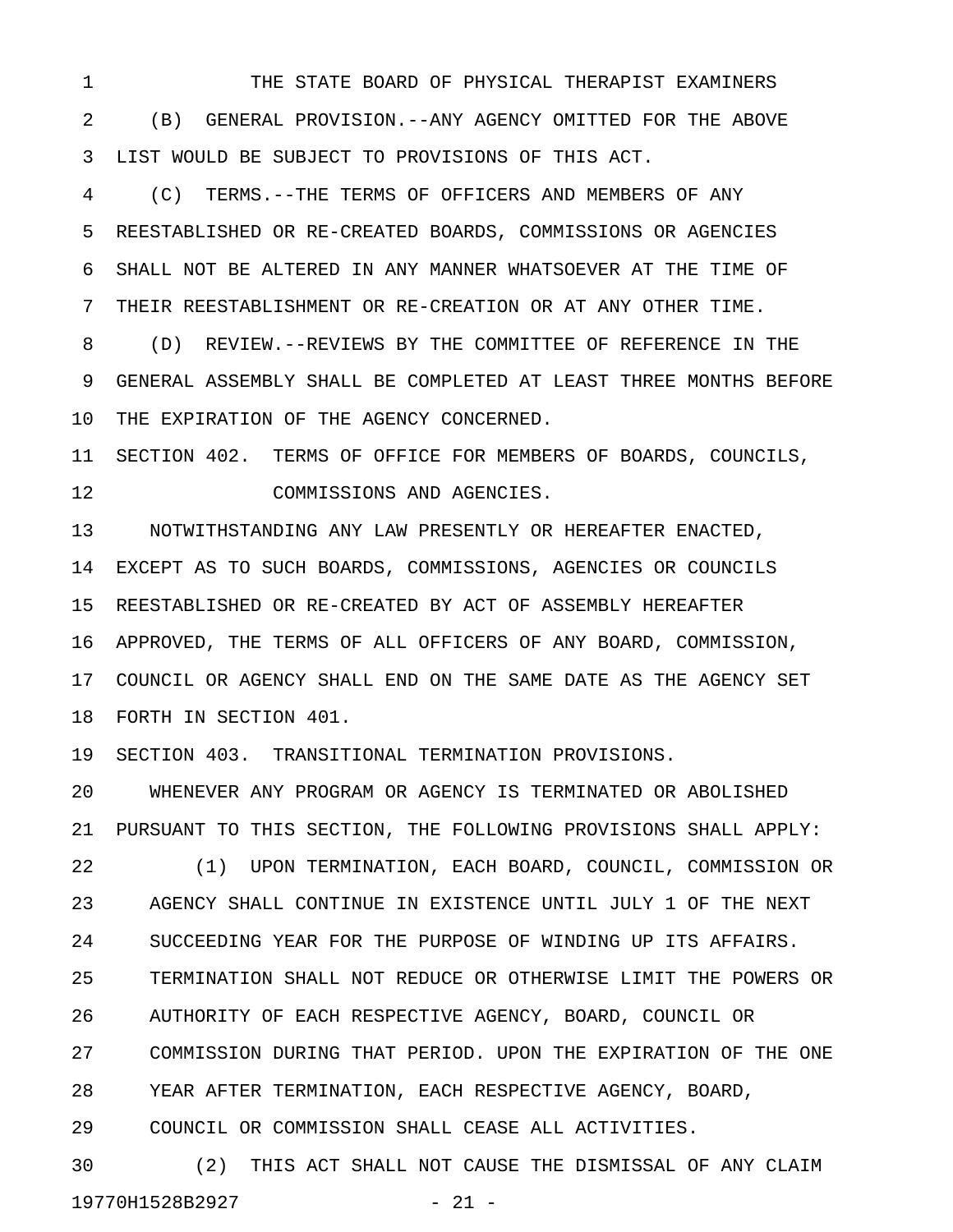1 OR RIGHT OF A CITIZEN AGAINST ANY SUCH AGENCY, BOARD, COUNCIL 2 OR COMMISSION OR ANY CLAIM OR RIGHT OF ANY AGENCY, BOARD, 3 COUNCIL OR COMMISSION TERMINATED PURSUANT TO THIS ACT WHICH 4 IS SUBJECT TO LITIGATION.

5 (3) THE GENERAL ASSEMBLY SHALL NOT TERMINATE THE 6 EXISTENCE OR POWER OF ANY AGENCY WHICH IS CREATED AS A RESULT 7 OF AN INTERSTATE COMPACT EXCEPT IN ACCORDANCE WITH THE 8 PROVISIONS OF THE COMPACT FOR TERMINATION OF MEMBERSHIP.

9 (4) WHENEVER ANY AGENCY IS TERMINATED PURSUANT TO THE 10 PROVISIONS OF THIS ACT, THE COMMONWEALTH SHALL ASSUME FULL 11 RESPONSIBILITY FOR THE PAYMENT OF ANY OUTSTANDING BONDED 12 INDEBTEDNESS OF THE TERMINATED AGENCY.

13 SECTION 404. CONTINUATION OR REESTABLISHMENT OF BOARDS,

14 COUNCILS, COMMISSIONS AND AGENCIES.

15 THE LIFE OF ANY BOARD, COUNCIL, COMMISSION OR AGENCY 16 SCHEDULED FOR TERMINATION UNDER THIS SECTION MAY BE CONTINUED OR 17 REESTABLISHED BY THE GENERAL ASSEMBLY FOR PERIODS NOT TO EXCEED 18 SIX YEARS.

19 ANY NEWLY CREATED COMMISSION, BOARD, COUNCIL OR AGENCY SHALL 20 HAVE A LIFE NOT TO EXCEED SIX YEARS AND SHALL BE SUBJECT TO THE 21 PROVISIONS OF THIS ACT.

22 CHAPTER 4 5 <

23 REPEALS

24 Section 401. 501. Specific repeals.  $\leftarrow$ 

25 (a) The following acts or parts of acts are hereby repealed 26 insofar as they establish fixed fees inconsistent with those 27 fees contained in this act. To the extent such acts or parts of 28 acts authorize the fixing of fees by an agency for which a fee 29 has been set forth in this act, such acts shall not be construed 30 to be repealed or superseded by this act and those provisions 19770H1528B2927 - 22 -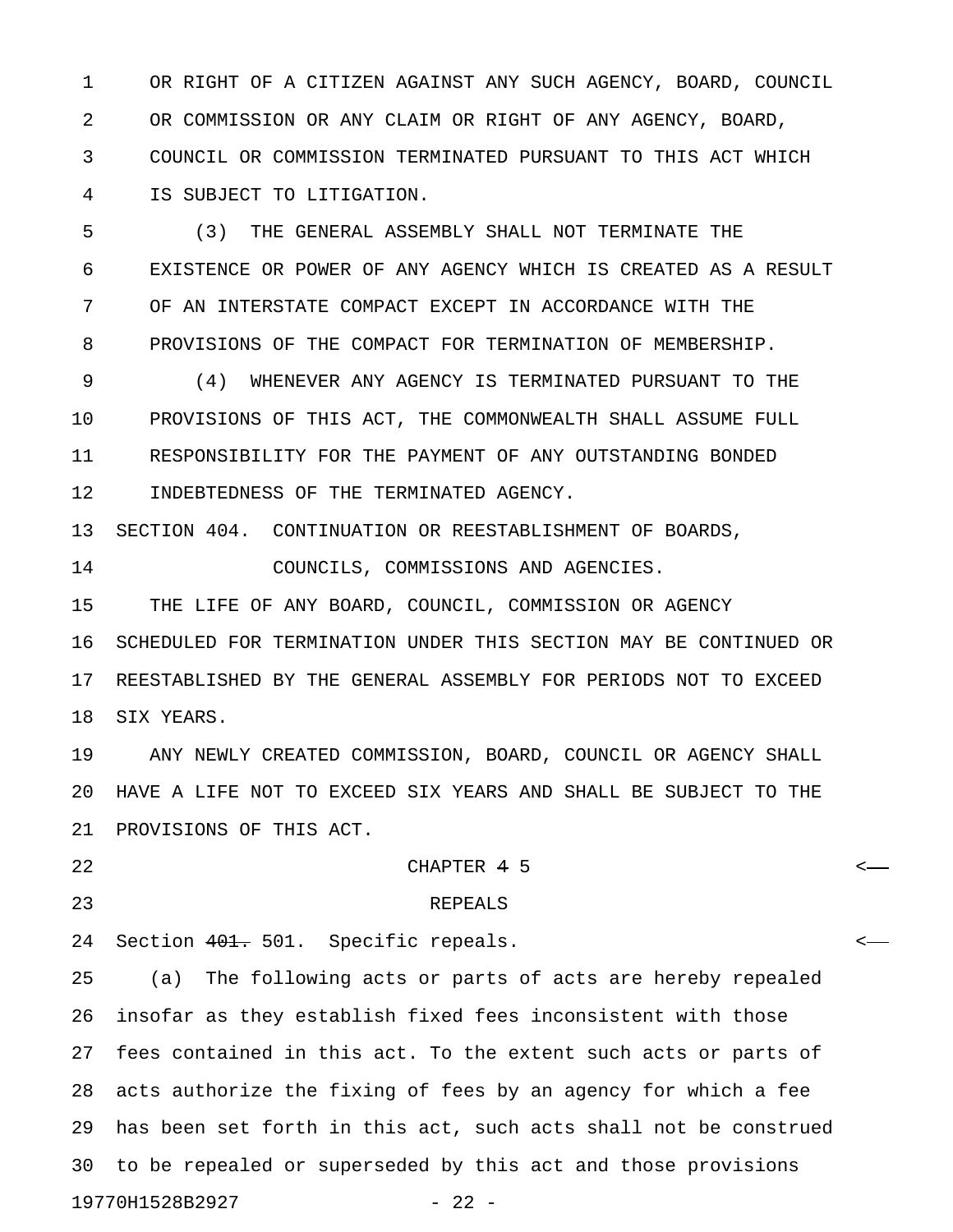1 authorizing the fixing of fees by any agency shall remain in 2 effect: 3 Sections 8, 10 and 13, act of March 19, 1909 (P.L.46, No.29), 4 referred to as the Osteopathic Practice Law. 5 Sections 7 and 10, act of March 30, 1917 (P.L.21, No.10), 6 referred to as the Optometry Practice Law. 7 Sections 7(b) and (c), 10 and 11(b), act of July 12, 1919 8 (P.L.933, No.369), referred to as the Architects Registration 9 Law. 10 Sections 7(b), 8 and 9, act of May 1, 1929 (P.L.1216, 11 No.427), known as the "Real Estate Brokers License Act of one 12 thousand nine hundred and twenty-nine." 13 Sections 3, 5, 8 and 12, act of June 19, 1931 (P.L.589, 14 No.202), referred to as the Barbers' License Law. 15 Section 4, act of May 1, 1933 (P.L.216, No.76), known as "The 16 Dental Law." 17 Section 16, act of May 3, 1933 (P.L.242, No.86), referred to 18 as the Beauty Culture Law. 19 Section 9, act of May 23, 1945 (P.L.913, No.367), known as 20 the "Professional Engineers Registration Law." 21 Section 8.2, act of May 26, 1947 (P.L.318, NO.140), known as 22 "The C. P. A. Law." 23 Sections 6 and 10(a), act of May 22, 1951 (P.L.317, No.69), 24 known as "The Professional Nursing Law." 25 Section 9, act of August 10, 1951 (P.L.1182, No.264), known 26 as the "Chiropractic Registration Act of 1951." 27 Sections 4, 9 and 10, act of March 2, 1956 (P.L.1206, 28 No.375), known as the "Podiatry Act of 1956." 29 Sections 5 and 13, act of March 2, 1956 (P.L.1211, No.376), 30 known as the "Practical Nurse Law."

19770H1528B2927 - 23 -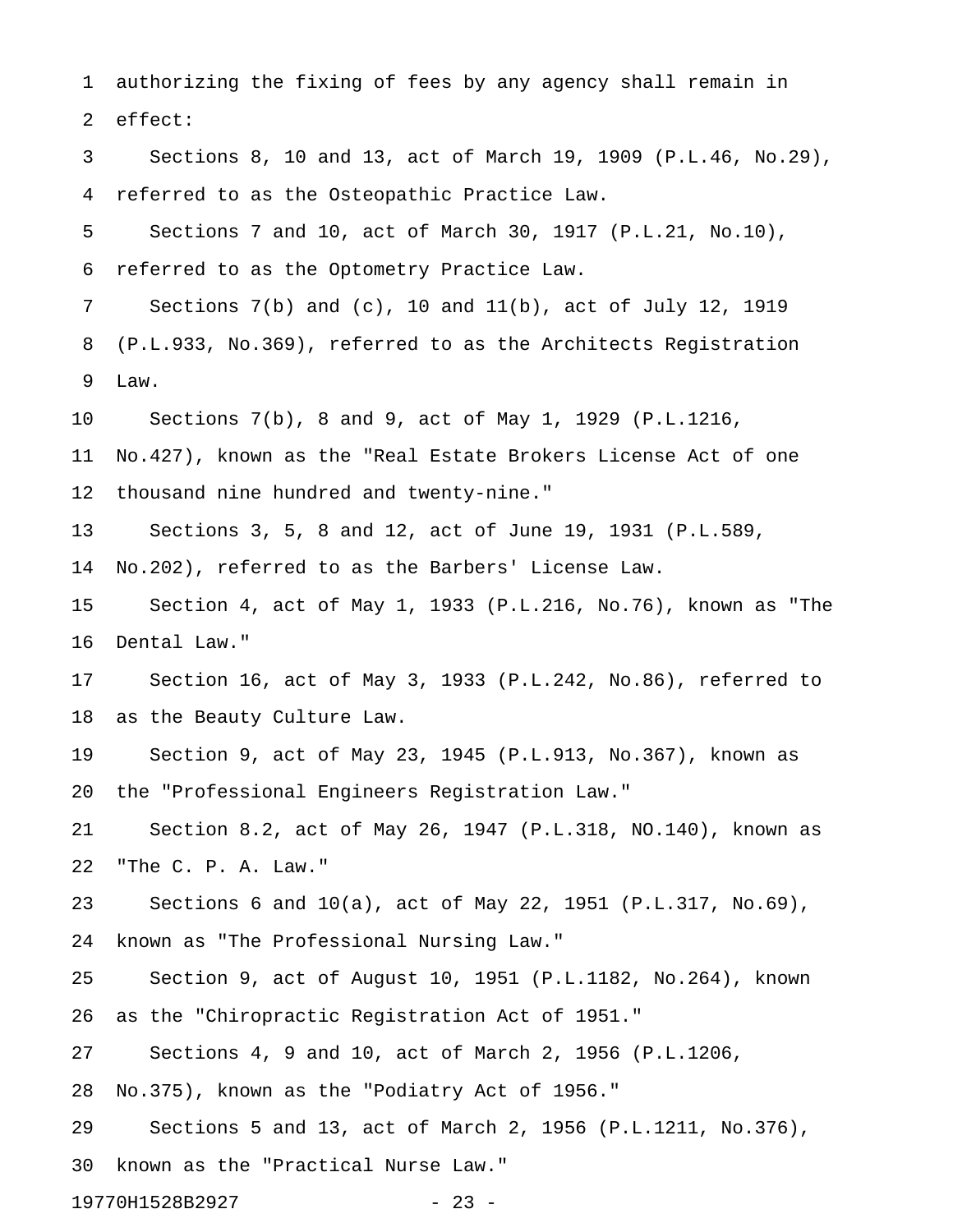1 Sections 3 and 4(f), act of September 27, 1961 (P.L.1700, 2 No.699), known as the "Pharmacy Act." 3 Section 13, act of September 29, 1961 (P.L.1745, No.708), 4 known as "The Auctioneers' License Act." 5 Sections 6 and 9, act of September 9, 1965 (P.L.499, No.254), 6 known as the "Motor Vehicle Manufacturer's, Dealer's and 7 Salesmen's License Act." 8 Section 5, act of January 24, 1966 (1965 P.L.1527, No.535), 9 known as the "Landscape Architects' Registration Law."

10 Sections 6(a), 9(b) and 10, act of June 22, 1970 (P.L.378,

11 NO.122), known as the "Nursing Home Administrators License Act."

12 Sections 6(a)(4) and 15, act of March 23, 1972 (P.L.136,

13 No.52), referred to as the Psychologists License Act.

14 Section 10, act of December 27, 1974 (P.L.995, No.326), known 15 as the "Veterinary Medicine Practice Act."

16 Sections 5, 6(d) and (g), and 7, act of October 10, 1975

17 (P.L.383, No.110), known as the "Physical Therapy Practice Act."

18 (b) All acts or parts of acts inconsistent with the

19 provisions of this act relating to the collection and payment of 20 fees as herein provided are hereby repealed to the extent of the

21 inconsistency.

22 Section 402. 502. General repeal. <

23 All other acts or parts of acts inconsistent herewith are 24 hereby repealed to the extent of any inconsistency.

25 CHAPTER 5 6 <

26 MISCELLANEOUS PROVISIONS

27 Section <del>501.</del> 601. Savings clause.  $\sim$ 

28 The provisions of this act shall not affect any act done, 29 liability incurred or right accrued or vested, or affect any 30 suit or prosecution pending or to be instituted to enforce any 19770H1528B2927 - 24 -